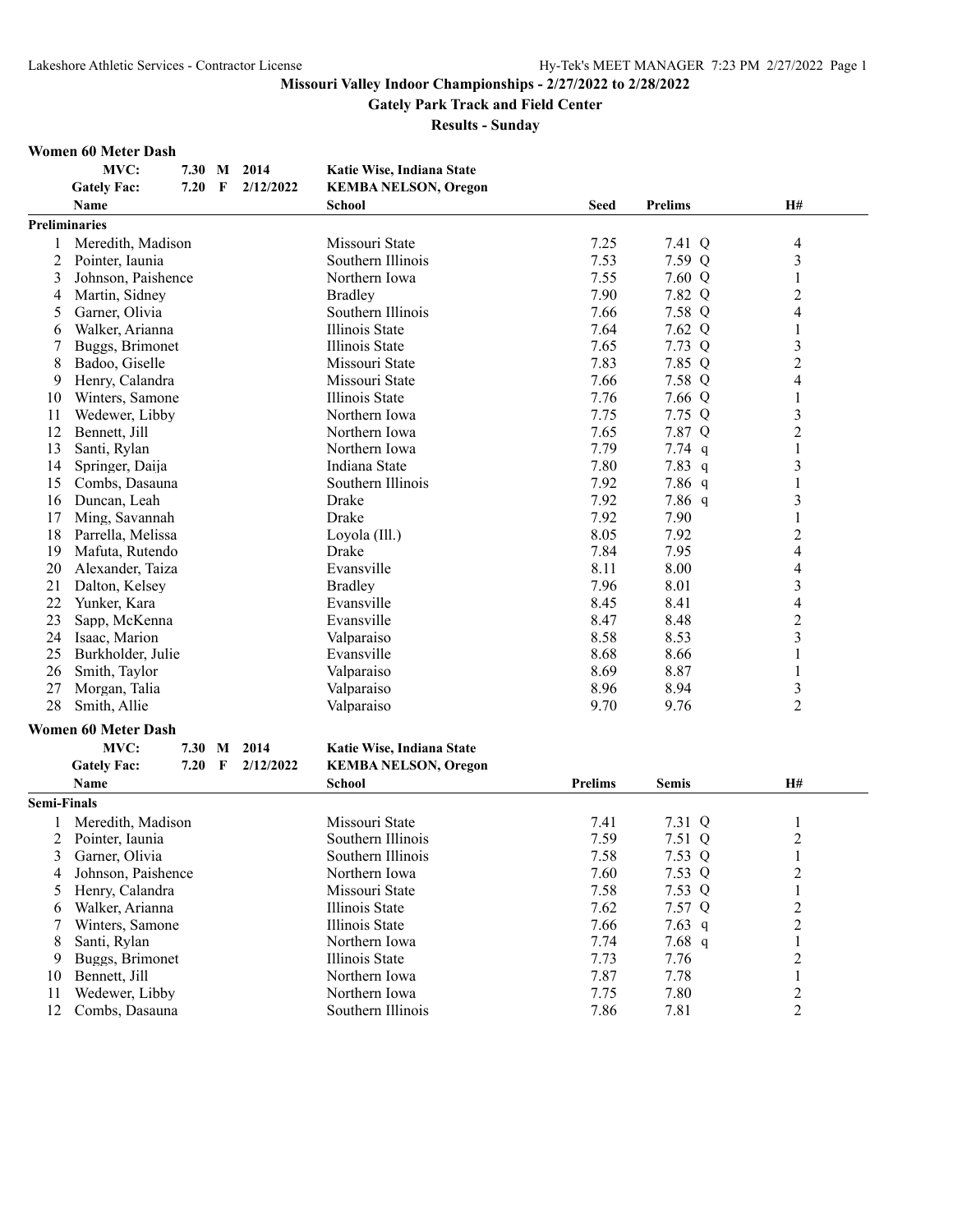**Gately Park Track and Field Center**

| Name<br>School<br><b>Prelims</b><br><b>H#</b><br><b>Semis</b><br>Springer, Daija<br>$\overline{2}$<br>Indiana State<br>7.83<br>7.81<br>13<br>7.82<br>7.83<br>14<br>Martin, Sidney<br><b>Bradley</b><br>1<br>7.86<br>Duncan, Leah<br>Drake<br>7.87<br>$\mathbf{1}$<br>15<br>7.85<br><b>FS</b><br>Badoo, Giselle<br>Missouri State<br>$\mathbf{1}$<br>$\frac{1}{2}$<br><b>Women 200 Meter Dash</b><br>MVC:<br>23.18 M 1993<br>Holli Hyche, Indiana State<br><b>Gately Fac:</b><br>23.27 F<br>2/11/2022<br><b>JADYN MAYS, Oregon</b><br><b>H#</b><br><b>Name</b><br><b>School</b><br><b>Seed</b><br><b>Prelims</b><br><b>Preliminaries</b><br>$8\,$<br>Pointer, Iaunia<br>Southern Illinois<br>23.90<br>23.96 q<br>1<br>Illinois State<br>$\mathfrak{Z}$<br>Walker, Arianna<br>24.48<br>24.34 q<br>2<br>24.01<br>24.39 q<br>$\overline{c}$<br>3<br>Meredith, Madison<br>Missouri State<br>6<br>Drake<br>24.79<br>Asinga, Busiwa<br>24.67 $q$<br>4<br>Wallace, Reynei<br>Indiana State<br>24.77<br>24.74 q<br>4<br>5<br>$\overline{2}$<br>Henry, Calandra<br>Missouri State<br>24.96<br>24.80 q<br>6<br>5<br>Vos, Emily<br>Northern Iowa<br>24.76<br>24.80 $q$<br>7<br>8<br>Johnson, Paishence<br>Northern Iowa<br>24.97<br>24.83 q<br>$\mathbf{1}$<br>Garner, Olivia<br>Southern Illinois<br>25.11<br>25.00<br>6<br>9<br>3<br>Winters, Samone<br>Illinois State<br>25.40<br>25.06<br>10<br>$\overline{c}$<br>Suber, T'Ya<br><b>Bradley</b><br>25.33<br>25.10<br>11<br>$\overline{\mathbf{3}}$<br>12<br>Stubbs, Kayvon<br>Drake<br>24.96<br>25.13<br>7<br>Northern Iowa<br>25.15<br>25.20<br>13<br>Wedewer, Libby<br>8<br>Illinois State<br>24.90<br>25.26<br>14<br>Buggs, Brimonet<br>$\boldsymbol{7}$<br>25.29<br>Martin, Sidney<br>26.11<br>15<br><b>Bradley</b><br>25.29<br>4<br>Obazughanmwen, Charity<br>Missouri State<br>25.05<br>16<br>5<br>24.97<br>Ramos, Wynter<br>Missouri State<br>25.37<br>17 |
|----------------------------------------------------------------------------------------------------------------------------------------------------------------------------------------------------------------------------------------------------------------------------------------------------------------------------------------------------------------------------------------------------------------------------------------------------------------------------------------------------------------------------------------------------------------------------------------------------------------------------------------------------------------------------------------------------------------------------------------------------------------------------------------------------------------------------------------------------------------------------------------------------------------------------------------------------------------------------------------------------------------------------------------------------------------------------------------------------------------------------------------------------------------------------------------------------------------------------------------------------------------------------------------------------------------------------------------------------------------------------------------------------------------------------------------------------------------------------------------------------------------------------------------------------------------------------------------------------------------------------------------------------------------------------------------------------------------------------------------------------------------------------------------------------------------------------------------------------------------------------------------------------------|
|                                                                                                                                                                                                                                                                                                                                                                                                                                                                                                                                                                                                                                                                                                                                                                                                                                                                                                                                                                                                                                                                                                                                                                                                                                                                                                                                                                                                                                                                                                                                                                                                                                                                                                                                                                                                                                                                                                          |
|                                                                                                                                                                                                                                                                                                                                                                                                                                                                                                                                                                                                                                                                                                                                                                                                                                                                                                                                                                                                                                                                                                                                                                                                                                                                                                                                                                                                                                                                                                                                                                                                                                                                                                                                                                                                                                                                                                          |
|                                                                                                                                                                                                                                                                                                                                                                                                                                                                                                                                                                                                                                                                                                                                                                                                                                                                                                                                                                                                                                                                                                                                                                                                                                                                                                                                                                                                                                                                                                                                                                                                                                                                                                                                                                                                                                                                                                          |
|                                                                                                                                                                                                                                                                                                                                                                                                                                                                                                                                                                                                                                                                                                                                                                                                                                                                                                                                                                                                                                                                                                                                                                                                                                                                                                                                                                                                                                                                                                                                                                                                                                                                                                                                                                                                                                                                                                          |
|                                                                                                                                                                                                                                                                                                                                                                                                                                                                                                                                                                                                                                                                                                                                                                                                                                                                                                                                                                                                                                                                                                                                                                                                                                                                                                                                                                                                                                                                                                                                                                                                                                                                                                                                                                                                                                                                                                          |
|                                                                                                                                                                                                                                                                                                                                                                                                                                                                                                                                                                                                                                                                                                                                                                                                                                                                                                                                                                                                                                                                                                                                                                                                                                                                                                                                                                                                                                                                                                                                                                                                                                                                                                                                                                                                                                                                                                          |
|                                                                                                                                                                                                                                                                                                                                                                                                                                                                                                                                                                                                                                                                                                                                                                                                                                                                                                                                                                                                                                                                                                                                                                                                                                                                                                                                                                                                                                                                                                                                                                                                                                                                                                                                                                                                                                                                                                          |
|                                                                                                                                                                                                                                                                                                                                                                                                                                                                                                                                                                                                                                                                                                                                                                                                                                                                                                                                                                                                                                                                                                                                                                                                                                                                                                                                                                                                                                                                                                                                                                                                                                                                                                                                                                                                                                                                                                          |
|                                                                                                                                                                                                                                                                                                                                                                                                                                                                                                                                                                                                                                                                                                                                                                                                                                                                                                                                                                                                                                                                                                                                                                                                                                                                                                                                                                                                                                                                                                                                                                                                                                                                                                                                                                                                                                                                                                          |
|                                                                                                                                                                                                                                                                                                                                                                                                                                                                                                                                                                                                                                                                                                                                                                                                                                                                                                                                                                                                                                                                                                                                                                                                                                                                                                                                                                                                                                                                                                                                                                                                                                                                                                                                                                                                                                                                                                          |
|                                                                                                                                                                                                                                                                                                                                                                                                                                                                                                                                                                                                                                                                                                                                                                                                                                                                                                                                                                                                                                                                                                                                                                                                                                                                                                                                                                                                                                                                                                                                                                                                                                                                                                                                                                                                                                                                                                          |
|                                                                                                                                                                                                                                                                                                                                                                                                                                                                                                                                                                                                                                                                                                                                                                                                                                                                                                                                                                                                                                                                                                                                                                                                                                                                                                                                                                                                                                                                                                                                                                                                                                                                                                                                                                                                                                                                                                          |
|                                                                                                                                                                                                                                                                                                                                                                                                                                                                                                                                                                                                                                                                                                                                                                                                                                                                                                                                                                                                                                                                                                                                                                                                                                                                                                                                                                                                                                                                                                                                                                                                                                                                                                                                                                                                                                                                                                          |
|                                                                                                                                                                                                                                                                                                                                                                                                                                                                                                                                                                                                                                                                                                                                                                                                                                                                                                                                                                                                                                                                                                                                                                                                                                                                                                                                                                                                                                                                                                                                                                                                                                                                                                                                                                                                                                                                                                          |
|                                                                                                                                                                                                                                                                                                                                                                                                                                                                                                                                                                                                                                                                                                                                                                                                                                                                                                                                                                                                                                                                                                                                                                                                                                                                                                                                                                                                                                                                                                                                                                                                                                                                                                                                                                                                                                                                                                          |
|                                                                                                                                                                                                                                                                                                                                                                                                                                                                                                                                                                                                                                                                                                                                                                                                                                                                                                                                                                                                                                                                                                                                                                                                                                                                                                                                                                                                                                                                                                                                                                                                                                                                                                                                                                                                                                                                                                          |
|                                                                                                                                                                                                                                                                                                                                                                                                                                                                                                                                                                                                                                                                                                                                                                                                                                                                                                                                                                                                                                                                                                                                                                                                                                                                                                                                                                                                                                                                                                                                                                                                                                                                                                                                                                                                                                                                                                          |
|                                                                                                                                                                                                                                                                                                                                                                                                                                                                                                                                                                                                                                                                                                                                                                                                                                                                                                                                                                                                                                                                                                                                                                                                                                                                                                                                                                                                                                                                                                                                                                                                                                                                                                                                                                                                                                                                                                          |
|                                                                                                                                                                                                                                                                                                                                                                                                                                                                                                                                                                                                                                                                                                                                                                                                                                                                                                                                                                                                                                                                                                                                                                                                                                                                                                                                                                                                                                                                                                                                                                                                                                                                                                                                                                                                                                                                                                          |
|                                                                                                                                                                                                                                                                                                                                                                                                                                                                                                                                                                                                                                                                                                                                                                                                                                                                                                                                                                                                                                                                                                                                                                                                                                                                                                                                                                                                                                                                                                                                                                                                                                                                                                                                                                                                                                                                                                          |
|                                                                                                                                                                                                                                                                                                                                                                                                                                                                                                                                                                                                                                                                                                                                                                                                                                                                                                                                                                                                                                                                                                                                                                                                                                                                                                                                                                                                                                                                                                                                                                                                                                                                                                                                                                                                                                                                                                          |
|                                                                                                                                                                                                                                                                                                                                                                                                                                                                                                                                                                                                                                                                                                                                                                                                                                                                                                                                                                                                                                                                                                                                                                                                                                                                                                                                                                                                                                                                                                                                                                                                                                                                                                                                                                                                                                                                                                          |
|                                                                                                                                                                                                                                                                                                                                                                                                                                                                                                                                                                                                                                                                                                                                                                                                                                                                                                                                                                                                                                                                                                                                                                                                                                                                                                                                                                                                                                                                                                                                                                                                                                                                                                                                                                                                                                                                                                          |
|                                                                                                                                                                                                                                                                                                                                                                                                                                                                                                                                                                                                                                                                                                                                                                                                                                                                                                                                                                                                                                                                                                                                                                                                                                                                                                                                                                                                                                                                                                                                                                                                                                                                                                                                                                                                                                                                                                          |
|                                                                                                                                                                                                                                                                                                                                                                                                                                                                                                                                                                                                                                                                                                                                                                                                                                                                                                                                                                                                                                                                                                                                                                                                                                                                                                                                                                                                                                                                                                                                                                                                                                                                                                                                                                                                                                                                                                          |
|                                                                                                                                                                                                                                                                                                                                                                                                                                                                                                                                                                                                                                                                                                                                                                                                                                                                                                                                                                                                                                                                                                                                                                                                                                                                                                                                                                                                                                                                                                                                                                                                                                                                                                                                                                                                                                                                                                          |
|                                                                                                                                                                                                                                                                                                                                                                                                                                                                                                                                                                                                                                                                                                                                                                                                                                                                                                                                                                                                                                                                                                                                                                                                                                                                                                                                                                                                                                                                                                                                                                                                                                                                                                                                                                                                                                                                                                          |
| 8<br>25.32<br>25.55<br>18<br>Berry, Miracle<br>Southern Illinois                                                                                                                                                                                                                                                                                                                                                                                                                                                                                                                                                                                                                                                                                                                                                                                                                                                                                                                                                                                                                                                                                                                                                                                                                                                                                                                                                                                                                                                                                                                                                                                                                                                                                                                                                                                                                                         |
| 25.90<br>25.79<br>Mafuta, Rutendo<br>Drake<br>4<br>19                                                                                                                                                                                                                                                                                                                                                                                                                                                                                                                                                                                                                                                                                                                                                                                                                                                                                                                                                                                                                                                                                                                                                                                                                                                                                                                                                                                                                                                                                                                                                                                                                                                                                                                                                                                                                                                    |
| 20<br>Hubler, Olivia<br>Northern Iowa<br>25.67<br>26.17<br>1                                                                                                                                                                                                                                                                                                                                                                                                                                                                                                                                                                                                                                                                                                                                                                                                                                                                                                                                                                                                                                                                                                                                                                                                                                                                                                                                                                                                                                                                                                                                                                                                                                                                                                                                                                                                                                             |
| Drake<br>21<br>Duncan, Leah<br>26.10<br>26.55<br>6                                                                                                                                                                                                                                                                                                                                                                                                                                                                                                                                                                                                                                                                                                                                                                                                                                                                                                                                                                                                                                                                                                                                                                                                                                                                                                                                                                                                                                                                                                                                                                                                                                                                                                                                                                                                                                                       |
| Southern Illinois<br>8<br>22<br>26.39<br>26.85<br>Combs, Dasauna                                                                                                                                                                                                                                                                                                                                                                                                                                                                                                                                                                                                                                                                                                                                                                                                                                                                                                                                                                                                                                                                                                                                                                                                                                                                                                                                                                                                                                                                                                                                                                                                                                                                                                                                                                                                                                         |
| Tucker, Skylar<br>26.86<br>$\overline{c}$<br>23<br>Evansville<br>27.29                                                                                                                                                                                                                                                                                                                                                                                                                                                                                                                                                                                                                                                                                                                                                                                                                                                                                                                                                                                                                                                                                                                                                                                                                                                                                                                                                                                                                                                                                                                                                                                                                                                                                                                                                                                                                                   |
| 3<br>24<br>28.73<br>28.56<br>Yunker, Kara<br>Evansville                                                                                                                                                                                                                                                                                                                                                                                                                                                                                                                                                                                                                                                                                                                                                                                                                                                                                                                                                                                                                                                                                                                                                                                                                                                                                                                                                                                                                                                                                                                                                                                                                                                                                                                                                                                                                                                  |
| 29.19<br>Isaac, Marion<br>Valparaiso<br>29.37<br>25<br>1                                                                                                                                                                                                                                                                                                                                                                                                                                                                                                                                                                                                                                                                                                                                                                                                                                                                                                                                                                                                                                                                                                                                                                                                                                                                                                                                                                                                                                                                                                                                                                                                                                                                                                                                                                                                                                                 |
| 26<br>Evansville<br>29.55<br>29.43<br>4<br>Burkholder, Julie                                                                                                                                                                                                                                                                                                                                                                                                                                                                                                                                                                                                                                                                                                                                                                                                                                                                                                                                                                                                                                                                                                                                                                                                                                                                                                                                                                                                                                                                                                                                                                                                                                                                                                                                                                                                                                             |
| 5<br>29.33<br>30.27<br>27<br>Smith, Taylor<br>Valparaiso                                                                                                                                                                                                                                                                                                                                                                                                                                                                                                                                                                                                                                                                                                                                                                                                                                                                                                                                                                                                                                                                                                                                                                                                                                                                                                                                                                                                                                                                                                                                                                                                                                                                                                                                                                                                                                                 |
| 28<br>Smith, Allie<br>33.17<br>34.08<br>6<br>Valparaiso                                                                                                                                                                                                                                                                                                                                                                                                                                                                                                                                                                                                                                                                                                                                                                                                                                                                                                                                                                                                                                                                                                                                                                                                                                                                                                                                                                                                                                                                                                                                                                                                                                                                                                                                                                                                                                                  |
| <b>Women 400 Meter Dash</b>                                                                                                                                                                                                                                                                                                                                                                                                                                                                                                                                                                                                                                                                                                                                                                                                                                                                                                                                                                                                                                                                                                                                                                                                                                                                                                                                                                                                                                                                                                                                                                                                                                                                                                                                                                                                                                                                              |
| 53.82 M 1999<br>MVC:<br>Verneta Lesforis, Missouri State                                                                                                                                                                                                                                                                                                                                                                                                                                                                                                                                                                                                                                                                                                                                                                                                                                                                                                                                                                                                                                                                                                                                                                                                                                                                                                                                                                                                                                                                                                                                                                                                                                                                                                                                                                                                                                                 |
| <b>Gately Fac:</b><br>52.38 F<br>2/19/2022<br>Aliyah Abrams, Guyana                                                                                                                                                                                                                                                                                                                                                                                                                                                                                                                                                                                                                                                                                                                                                                                                                                                                                                                                                                                                                                                                                                                                                                                                                                                                                                                                                                                                                                                                                                                                                                                                                                                                                                                                                                                                                                      |
| <b>Prelims</b><br>H#<br><b>Seed</b><br>Name<br>School                                                                                                                                                                                                                                                                                                                                                                                                                                                                                                                                                                                                                                                                                                                                                                                                                                                                                                                                                                                                                                                                                                                                                                                                                                                                                                                                                                                                                                                                                                                                                                                                                                                                                                                                                                                                                                                    |

| Preliminaries |  |  |
|---------------|--|--|
|               |  |  |
|               |  |  |
|               |  |  |
|               |  |  |

|    | Preliminaries      |                |       |         |   |
|----|--------------------|----------------|-------|---------|---|
|    | Rhodes, Briandrias | Drake          | 57.48 | 56.21 q |   |
|    | 2 Davis, Amiyah    | <b>Bradley</b> | 56.40 | 56.28 q |   |
| 3  | Asinga, Busiwa     | Drake          | 56.07 | 56.44 q | ∼ |
| 4  | Hunter, Ivanla     | Indiana State  | 57.53 | 56.55 q |   |
|    | Greci, Jaclyn      | Illinois State | 55.48 | 56.83 q |   |
| 6. | Rayford, Tamia     | Missouri State | 56.44 | 56.92 q |   |
|    |                    |                |       |         |   |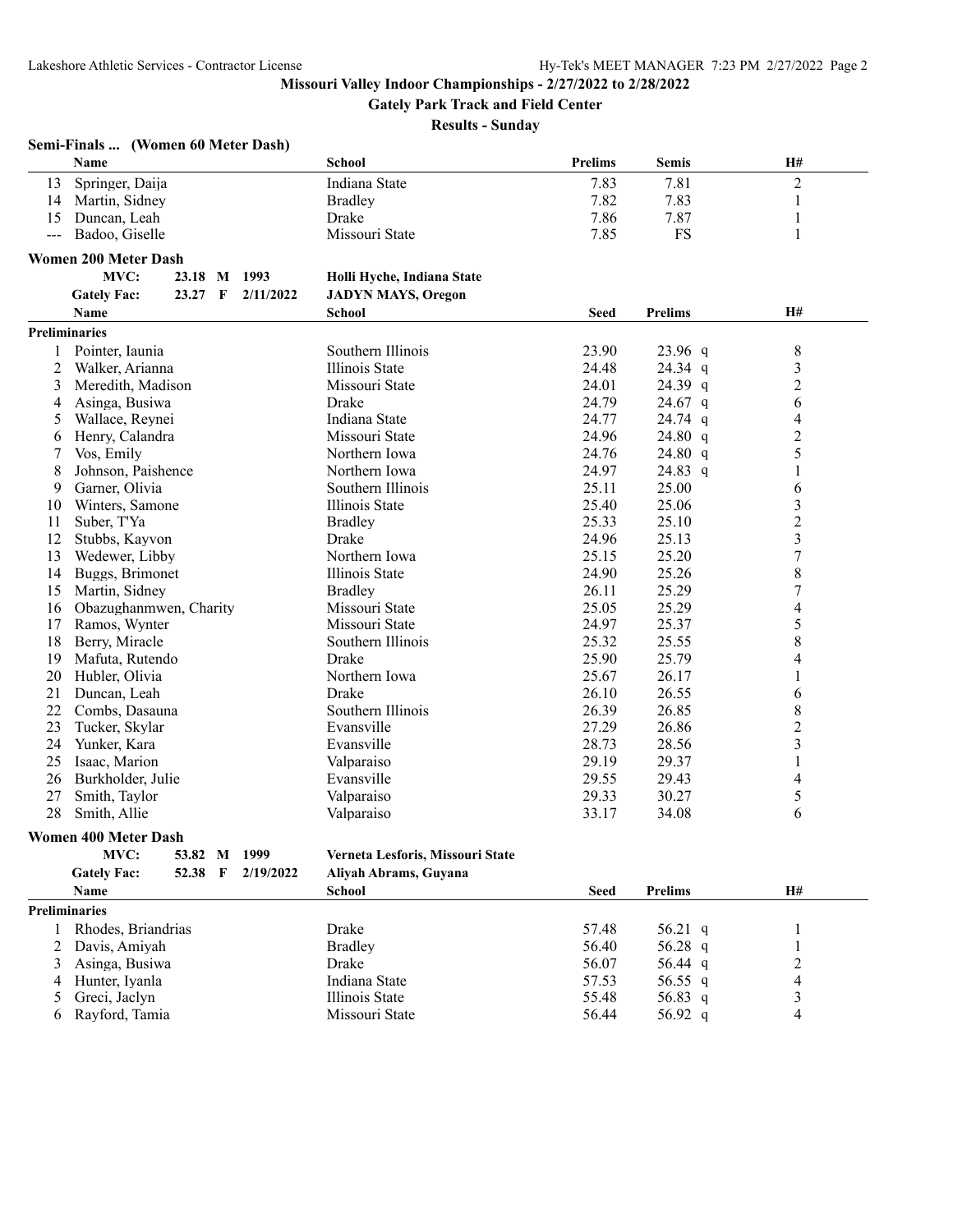**Gately Park Track and Field Center**

#### **Results - Sunday**

#### **Preliminaries ... (Women 400 Meter Dash)**

|                | Name                                                       | <b>School</b>                          | <b>Seed</b> | <b>Prelims</b>     | H#                      |  |  |
|----------------|------------------------------------------------------------|----------------------------------------|-------------|--------------------|-------------------------|--|--|
| 7              | Ivy, Hannah                                                | <b>Bradley</b>                         | 57.14       | 57.07 q            | 3                       |  |  |
| 8              | White, Destiny                                             | Illinois State                         | 56.67       | 57.11 q            | 5                       |  |  |
| 9              | Harris, Santoria                                           | Illinois State                         | 55.84       | 57.15              | $\sqrt{ }$              |  |  |
| 10             | Vos, Emily                                                 | Northern Iowa                          | 57.36       | 57.57              | $\overline{7}$          |  |  |
| 11             | Kimbrough, Auriona                                         | Northern Iowa                          | 57.36       | 57.57              | $\overline{2}$          |  |  |
| 12             | McMillan, Reina                                            | <b>Bradley</b>                         | 58.65       | 57.60              | $\overline{\mathbf{3}}$ |  |  |
| 13             | Bennett, Jill                                              | Northern Iowa                          | 56.82       | 57.75              | 6                       |  |  |
| 14             | Berry, Miracle                                             | Southern Illinois                      | 57.95       | 57.76              | 5                       |  |  |
| 15             | Galmore, Jhordin                                           | Southern Illinois                      | 59.03       | 58.15              | 5                       |  |  |
| 16             | Gray, Tyler                                                | Northern Iowa                          | 1:00.82     | 58.16              | $\overline{\mathbf{3}}$ |  |  |
| 17             | Suber, T'Ya                                                | <b>Bradley</b>                         | 58.55       | 58.24              | 6                       |  |  |
| 18             | Kerkhoff, Erin                                             | Northern Iowa                          | 59.72       | 58.25              | 6                       |  |  |
| 19             | Cokaric, Petra                                             | Loyola (Ill.)                          | 58.86       | 58.40              | $\overline{2}$          |  |  |
| 20             | Obazughanmwen, Charity                                     | Missouri State                         | 58.94       | 58.41              | $\overline{4}$          |  |  |
| 21             | Bunton, Madison                                            | Drake                                  | 58.92       | 58.78              | $\,1$                   |  |  |
| 22             | Connors, Erin                                              | Loyola (Ill.)                          | 58.78       | 58.85              | $\overline{7}$          |  |  |
| 23             | Custer, Akira                                              | Southern Illinois                      | 1:00.95     | 59.76              | $\overline{7}$          |  |  |
| 24             | Dean, Haley                                                | Evansville                             | 1:02.87     | 1:01.76            | $\overline{2}$          |  |  |
| 25             | Skriver, Kirstin                                           | Drake                                  | 1:05.01     | 1:04.11            | $\mathbf{1}$            |  |  |
| 26             | Morgan, Talia                                              | Valparaiso                             | 1:09.26     | 1:09.37            | 4                       |  |  |
|                | <b>Women 800 Meter Run</b>                                 |                                        |             |                    |                         |  |  |
|                | MVC:<br>2:08.03 M 2002                                     | Marshere Harrison, Missouri State      |             |                    |                         |  |  |
|                |                                                            | ROISIN WILLIS, STEVENS POINT RUNNING C |             |                    |                         |  |  |
|                |                                                            |                                        |             |                    |                         |  |  |
|                | <b>Gately Fac:</b><br>2/2022<br>$2:04.64$ F<br><b>Name</b> | <b>School</b>                          | <b>Seed</b> | <b>Prelims</b>     | H#                      |  |  |
|                | <b>Preliminaries</b>                                       |                                        |             |                    |                         |  |  |
| $\mathbf{1}$   | LoStracco, Tiana                                           | <b>Bradley</b>                         | 2:12.39     | 2:15.50 Q          | $\overline{c}$          |  |  |
| $\overline{c}$ | Jungling, Sophia                                           | Northern Iowa                          | 2:11.69     | 2:16.93 Q          | $\mathbf{1}$            |  |  |
| 3              | Nielsen, Julia                                             | <b>Bradley</b>                         | 2:08.71     | 2:17.60 Q          | 3                       |  |  |
| 4              | Exline, Maddi                                              | <b>Illinois State</b>                  | 2:11.13     | 2:15.72 Q          | $\overline{2}$          |  |  |
| 5              | Harrod, Audrey                                             | Illinois State                         | 2:12.09     | 2:17.19 Q          | $\mathbf{1}$            |  |  |
| 6              |                                                            | Drake                                  | 2:12.41     | $2:18.03$ Q        | $\overline{\mathbf{3}}$ |  |  |
| 7              | Meyer, Emilie<br>Nieset, Brianna                           | Southern Illinois                      | 2:16.35     | $2:17.13$ q        | $\overline{c}$          |  |  |
| 8              | Nimrod, Katie                                              | Northern Iowa                          | 2:16.98     | $2:18.16$ q        | 1                       |  |  |
| 9              | McKoy, Claudrice                                           | Missouri State                         | 2:16.04     | 2:19.02            | $\overline{\mathbf{3}}$ |  |  |
| 10             |                                                            | Missouri State                         | 2:19.82     | 2:20.91            | $\overline{2}$          |  |  |
| 11             | Harris, Mary Margaret<br>Henderson, Maya                   | <b>Bradley</b>                         | 2:18.87     | 2:21.80            | 1                       |  |  |
| 12             | Donahue, Maranda                                           |                                        | 2:28.22     | 2:22.15            | $\overline{2}$          |  |  |
| 13             | Hertting, Iris                                             | Valparaiso<br>Drake                    | 2:28.00     | 2:24.92            | $\overline{3}$          |  |  |
| 14             |                                                            | Evansville                             |             |                    |                         |  |  |
| 15             | Weldon, Sam                                                |                                        | 2:23.31     | 2:25.12            | 3<br>$\mathbf{1}$       |  |  |
| 16             | Splaine, Brianna                                           | Valparaiso<br>Valparaiso               | 2:33.67     | 2:26.75<br>2:47.49 | 1                       |  |  |
| 17             | Thaxton, Ally<br>Griffy, Claire                            | Evansville                             | 2:42.58     | 3:16.66            | 2                       |  |  |

#### **Women 1 Mile Run**

# **MVC: 4:44.92 M 2009 Kellyn Johnson, Wichita State**

**Gately Fac: 4:46.27 F 2/12/2022 KATHARINA PENSENDORFER, Tulsa**

|                      | <b>Name</b>     | School         | Seed    | <b>Prelims</b> | H# |
|----------------------|-----------------|----------------|---------|----------------|----|
| <b>Preliminaries</b> |                 |                |         |                |    |
|                      | Maguire, Ashley | <b>Bradley</b> | 5:01.18 | 5:00.28        |    |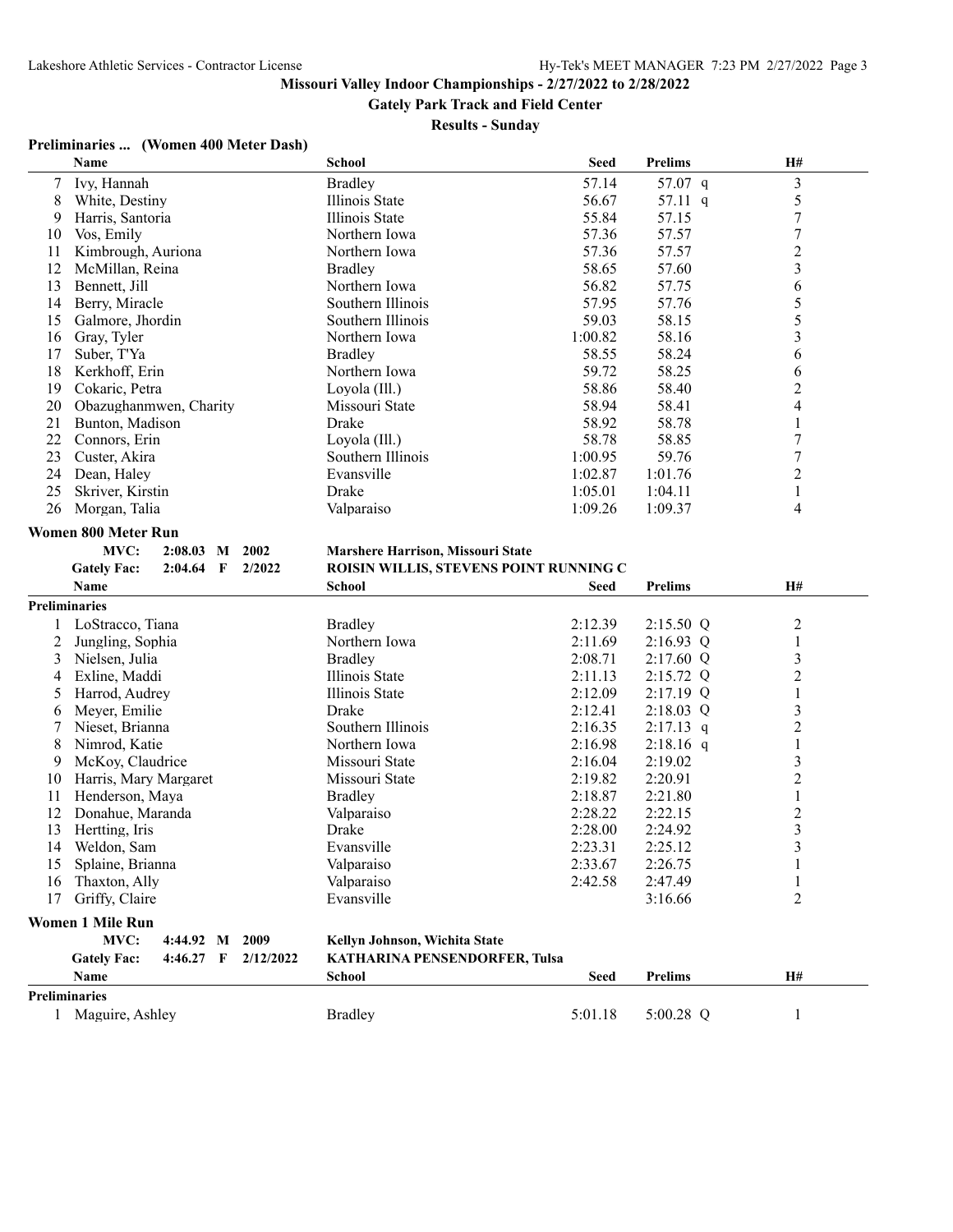**Gately Park Track and Field Center**

#### **Results - Sunday**

## **Preliminaries ... (Women 1 Mile Run)**

|                  | Name                                  |           | <b>School</b>                                | <b>Seed</b>          | <b>Prelims</b>       | H#             |
|------------------|---------------------------------------|-----------|----------------------------------------------|----------------------|----------------------|----------------|
| $\overline{2}$   | de la Piedra Sitjas, Julia            |           | <b>Bradley</b>                               | 5:03.62              | 5:01.29 Q            | $\overline{c}$ |
| 3                | Narciso, Alice                        |           | <b>Bradley</b>                               | 5:06.31              | $5:00.60$ Q          | 1              |
| 4                | Hickey, Rachel                        |           | Illinois State                               | 4:45.52              | 5:01.54 Q            | $\overline{2}$ |
| 5                | Quiles, Jocelyn                       |           | Indiana State                                | 4:48.76              | 5:01.09 Q            | $\mathbf{1}$   |
| 6                | Williams, Sierra                      |           | Missouri State                               | 4:54.49              | 5:02.04 Q            | $\overline{c}$ |
| $\boldsymbol{7}$ | Ayers, Claire                         |           | Southern Illinois                            | 4:58.34              | 5:02.42 Q            | $\overline{2}$ |
| 8                | Dar, Edna                             |           | Missouri State                               | 4:54.03              | 5:03.19 Q            | $\mathbf{1}$   |
| 9                | Anderson, Rachel                      |           | Southern Illinois                            | 5:01.66              | 5:03.69 q            | $\overline{2}$ |
| 10               | Vrhovac, Barbara                      |           | Drake                                        | 4:59.41              | 5:05.87 q            | $\mathbf{1}$   |
| 11               | Holub, Paige                          |           | Northern Iowa                                | 5:06.49              | 5:10.29              | $\,1$          |
| 12               | Kuhn, Grace                           |           | Loyola (Ill.)                                | 5:13.93              | 5:12.34              | 1              |
| 13               | Andrews, Kelly                        |           | Loyola (Ill.)                                | 5:11.03              | 5:15.17              | $\overline{c}$ |
| 14               | Aurand, Grace                         |           | Valparaiso                                   | 5:08.36              | 5:18.41              | $\overline{c}$ |
| 15               | Leady, Kaitlynn                       |           | Valparaiso                                   | 5:51.87              | 5:47.47              | $\overline{c}$ |
| 16               | Craigin, Emilee                       |           | Valparaiso                                   |                      | 5:48.09              | $\overline{c}$ |
| 17               | Overstreet, Joely                     |           | Valparaiso                                   | 5:25.47              | 5:56.99              | 1              |
|                  | Women 5000 Meter Run                  |           |                                              |                      |                      |                |
|                  | 16:11.77 M 2009<br>MVC:               |           | Kellyn Johnson, Wichita State                |                      |                      |                |
|                  | <b>Gately Fac:</b><br>15:20.42 F      | 2/11/2022 | <b>NATOSHA ROGERS, Hanson Brooks Project</b> |                      |                      |                |
|                  | Name                                  |           | <b>School</b>                                | <b>Seed</b>          | <b>Finals</b>        | <b>Points</b>  |
| <b>Finals</b>    |                                       |           |                                              |                      |                      |                |
|                  |                                       |           |                                              | 16:11.99             |                      |                |
| 1                | Jansen, Nicola                        |           | <b>Bradley</b><br>Drake                      |                      | 16:31.32             | 10             |
| 2                | Mullins, Brooke<br>Simms, Kathleen    |           | Loyola (Ill.)                                | 16:52.24<br>16:20.22 | 16:37.03             | 8              |
| 3                |                                       |           | Southern Illinois                            |                      | 16:37.04<br>16:37.32 | 6              |
| 4                | Schiera, Kayla<br>Hengesbaugh, Claire |           |                                              | 16:38.96             | 16:40.13             | $\frac{5}{4}$  |
| 5                |                                       |           | Loyola (Ill.)                                |                      |                      | $\overline{3}$ |
| 6                | McDonnell, Sophia                     |           | <b>Bradley</b>                               | 16:43.69             | 16:52.52             | $\overline{2}$ |
| 7                | Reimers, Mimi                         |           | Loyola (Ill.)                                | 17:36.28             | 16:59.68             |                |
| 8                | Cullings, Tarynn                      |           | Loyola (Ill.)                                |                      | 17:04.46             | $\mathbf{1}$   |
| 9                | Meyers, Caroline                      |           | Illinois State<br>Evansville                 | 17:16.08             | 17:10.69<br>17:23.94 |                |
| 10               | Lowry, Anna                           |           |                                              |                      |                      |                |
| 11               | Rampton, Mia                          |           | Northern Iowa                                | 17:45.83             | 17:26.24             |                |
| 12               | Aho, Elizabeth                        |           | Loyola (Ill.)                                | 17:39.83             | 17:29.77             |                |
| 13               | Crawford, Kate                        |           | Northern Iowa                                | 17:23.00             | 17:34.11             |                |
| 14               | Anthonies, Stephanie                  |           | Southern Illinois                            | 18:10.37             | 18:08.41             |                |
| $\frac{1}{2}$    | Palmer, Shelby                        |           | Missouri State                               |                      | <b>DNF</b>           |                |
| ---              | Barker, Erica                         |           | Indiana State                                | 17:55.65             | <b>DNF</b>           |                |
| $\frac{1}{2}$    | Schaffer, Isabelle                    |           | Northern Iowa                                | 17:52.91             | <b>DNF</b>           |                |
|                  | <b>Women 60 Meter Hurdles</b>         |           |                                              |                      |                      |                |
|                  | MVC:<br>8.21 M                        | 2017      | <b>Taylor Larch-Miller</b>                   |                      |                      |                |
|                  | <b>Gately Fac:</b><br>8.20 F          | 2/12/2022 | <b>HANNAH CONNELL, South Florida</b>         |                      |                      |                |
|                  | <b>Name</b>                           |           | <b>School</b>                                | Seed                 | Prelims              | H#             |

|   | <b>Name</b>          | School            | <b>Seed</b> | <b>Prelims</b> | H# |  |  |  |
|---|----------------------|-------------------|-------------|----------------|----|--|--|--|
|   | <b>Preliminaries</b> |                   |             |                |    |  |  |  |
|   | Robinson, Mya        | Illinois State    | 8.66        | 8.65 Q         |    |  |  |  |
|   | 2 O'Connor, Jaymie   | Drake             | 8.53        | 8.66 Q         | ∼  |  |  |  |
|   | Porter, Ryann        | Indiana State     | 8.81        | 8.69 Q         | ∠  |  |  |  |
| 4 | Long, Savannah       | Southern Illinois | 8.72        | 8.78 Q         |    |  |  |  |
|   | Johnson, Jayla       | Loyola (Ill.)     | 8.90        | 8.81 Q         |    |  |  |  |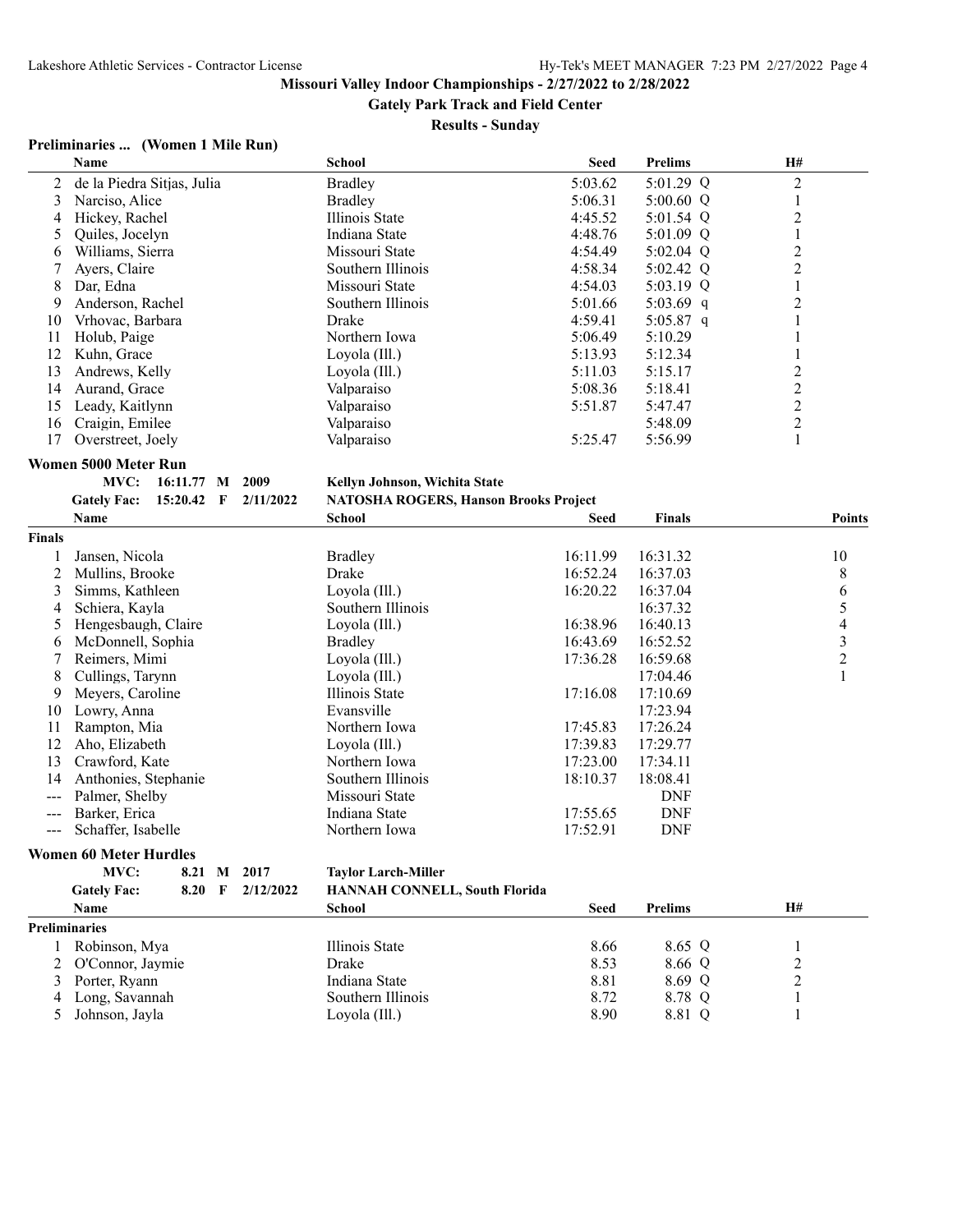**Gately Park Track and Field Center**

#### **Results - Sunday**

# **Preliminaries ... (Women 60 Meter Hurdles)**

|        | <b>Name</b>                        | <b>School</b>         | <b>Seed</b>                                       | <b>Prelims</b>       | H#             |
|--------|------------------------------------|-----------------------|---------------------------------------------------|----------------------|----------------|
| 6      | Kisley, Paige                      | Northern Iowa         | 8.90                                              | 8.93 Q               | $\overline{c}$ |
| 7      | Etienne, Rochelle                  | Missouri State        | 9.18                                              | 8.83 q               | $\mathbf{1}$   |
| 8      | Patron, Maria                      | Drake                 | 9.02                                              | $8.96\ q$            | $\overline{c}$ |
| 9      | Tuerff, Riley                      | Indiana State         | 8.96                                              | 8.99                 | $\mathbf{1}$   |
| 10     | Landowska, Zofia                   | Drake                 | 9.40                                              | 9.08                 | $\overline{c}$ |
| 11     | Ness, Emilia                       | Illinois State        | 9.08                                              | 9.10                 | $\overline{c}$ |
| 12     | Jessup, Gracie                     | Illinois State        | 9.17                                              | 9.29                 | 1              |
| 13     | Anderson, Kate                     | Missouri State        | 9.62                                              | 9.54                 | 1              |
| 14     | Stoltz, MacKenzie                  | Indiana State         | 9.37                                              | 9.55                 | 2              |
|        | <b>Women Distance Medley</b>       |                       |                                                   |                      |                |
|        | MVC:<br>11:42.69 M 2009            | <b>Missouri State</b> |                                                   |                      |                |
|        | <b>Gately Fac:</b><br>$11:07.42$ F | 2/11/2022<br>, Oregon |                                                   |                      |                |
|        |                                    |                       | E. Girard, D. Holmberg, C. Kleefield, A. Koniecak |                      |                |
|        | <b>Team</b>                        | Relay                 | Seed                                              | <b>Finals</b>        | <b>Points</b>  |
| Finals |                                    |                       |                                                   |                      |                |
| 1      | Illinois State                     | А                     |                                                   | $11:40.37$ M         | 10             |
|        | 1) Fuhlhage, Claire                | 2) Harrod, Audrey     | 3) Exline, Maddi                                  | 4) Hickey, Rachel    |                |
|        | 2 Missouri State                   | A                     | 12:08.13                                          | 11:42.09 M           | 8              |
|        | 1) Dar, Edna                       | 2) McKoy, Claudrice   | 3) Rolewicz, Ashley                               | 4) Williams, Sierra  |                |
| 3      | Bradlev                            | $\overline{A}$        |                                                   | 11:45.72             | 6              |
|        | 1) LoStracco, Tiana                | 2) Davis, Amiyah      | 3) Nielsen, Julia                                 | 4) Narciso, Alice    |                |
|        | 4 Loyola (Ill.)                    | $\overline{A}$        | 12:14.67                                          | 12:02.99             | 5              |
|        | 1) Orr, Olivia                     | 2) Connors, Erin      | 3) Hendrickson, Fran                              | 4) Wollen, Nora      |                |
| 5      | Northern Iowa                      | $\overline{A}$        |                                                   | 12:18.59             | 4              |
|        | 1) Holub, Paige                    | 2) Schlicher, Ainsley | 3) Kimbrough, Auriona                             | 4) Vonnahme, Jill    |                |
|        | Southern Illinois                  | $\overline{A}$        |                                                   | 12:28.36             | 3              |
|        | 1) Bailey, Ansley                  | 2) Galmore, Jhordin   | 3) Nieset, Brianna                                | 4) Anderson, Rachel  |                |
|        | Indiana State                      | A                     |                                                   | 12:30.70             | 2              |
|        | 1) Dyer, Morgan                    | 2) Long, Sierra       | 3) Zeck, Devon                                    | 4) Falater, Margaret |                |
| 8      | Drake                              | A                     | 12:23.57                                          | 12:43.64             | 1              |
|        | 1) Italia, Maia                    | 2) Mendlik, Ellie     | 3) Avenson, Lucy                                  | 4) Lumley, Tyla      |                |
| 9      | Valparaiso                         | A                     |                                                   | 12:48.39             |                |
|        | 1) Aurand, Grace                   | 2) Donahue, Maranda   | 3) Splaine, Brianna                               | 4) Roeglin, Ellie    |                |
|        | 10 Evansville                      | A                     | 12:51.96                                          | 13:52.69             |                |
|        | 1) Weldon, Sam                     | 2) Dean, Haley        | 3) Yunker, Kara                                   | 4) Stewart, Ellie    |                |
|        |                                    |                       |                                                   |                      |                |
|        | <b>Women Pole Vault</b>            |                       |                                                   |                      |                |

#### **MVC: 4.47m M 2010 Kylie Hutson, Indiana State**

| <b>JESSICA MERCIER, Michigan</b><br>4.36m F $2/12/2022$<br><b>Gately Fac:</b> |
|-------------------------------------------------------------------------------|
|-------------------------------------------------------------------------------|

|               | <b>Name</b>         | School         | <b>Seed</b>       | <b>Finals</b>     | Points |
|---------------|---------------------|----------------|-------------------|-------------------|--------|
| <b>Finals</b> |                     |                |                   |                   |        |
|               | Weaver, Selene      | Indiana State  | 4.00 <sub>m</sub> | 3.91m             | 10     |
|               | 2 Brandon, Landis   | Indiana State  | 3.78 <sub>m</sub> | J3.91m            | 8      |
| 3             | Austin, Amni        | Illinois State | 3.76m             | 3.81 <sub>m</sub> | 6      |
| 4             | Laux. Cierra        | Northern Iowa  | 3.67m             | J3.81m            |        |
|               | 5 Giertz, Brooklyn  | Indiana State  | 3.68 <sub>m</sub> | 3.71 <sub>m</sub> | 4      |
| 6             | Welsh, Maddie       | Indiana State  | 3.68 <sub>m</sub> | J3.71m            |        |
|               | Cranston, Alexandra | Illinois State | 3.52m             | J3.71m            |        |
| 8             | Wright, Maddie      | Illinois State | 3.67 <sub>m</sub> | J3.71m            |        |
| 9             | Holtzen, Isabelle   | Northern Iowa  | 3.65m             | 3.61 <sub>m</sub> |        |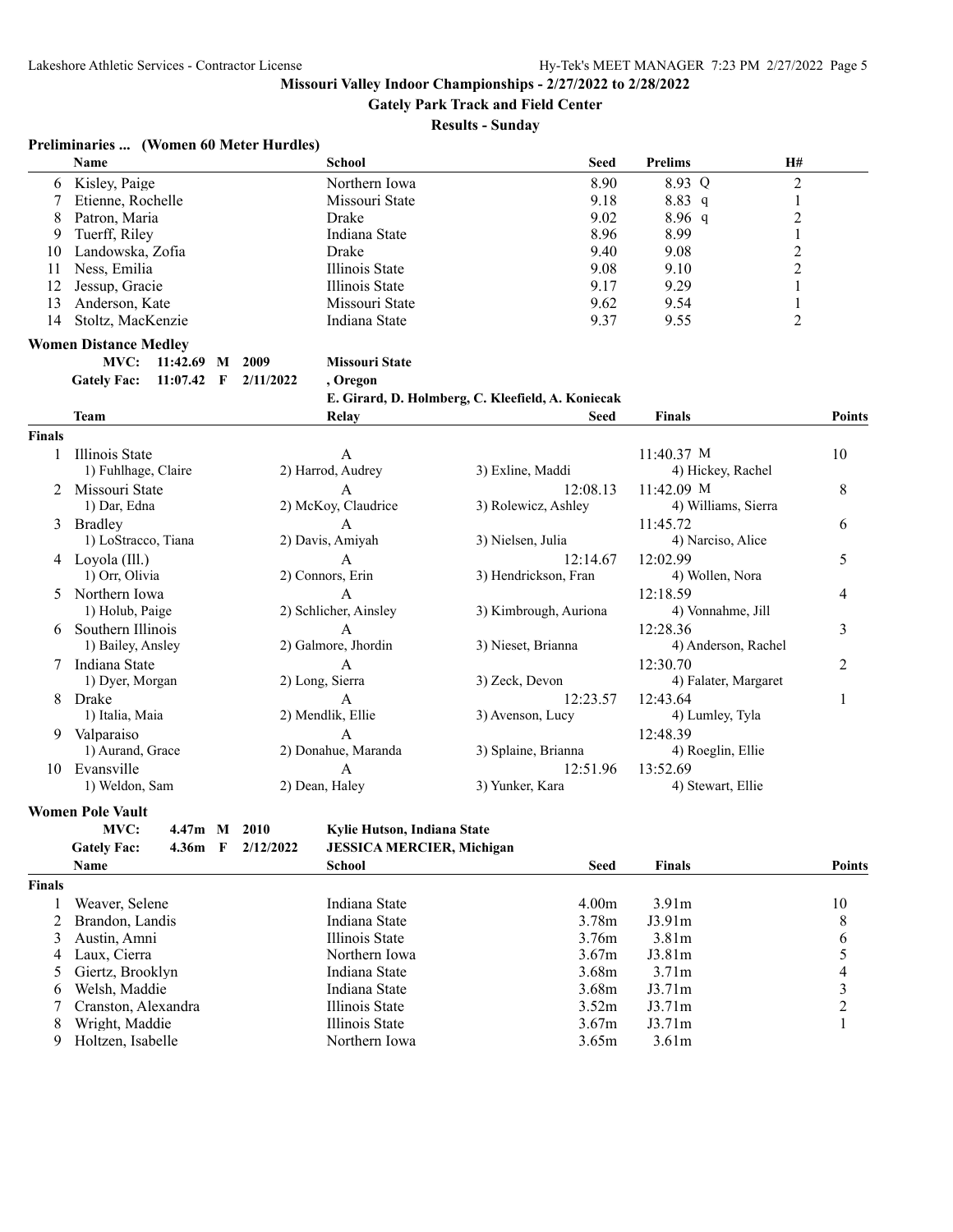**Gately Park Track and Field Center**

**Results - Sunday**

#### **Finals ... (Women Pole Vault)**

|                | Name                                          | School                                   | <b>Seed</b>       | <b>Finals</b>     |                         | <b>Points</b>           |
|----------------|-----------------------------------------------|------------------------------------------|-------------------|-------------------|-------------------------|-------------------------|
| 10             | Silvestri, Alivia                             | Northern Iowa                            | 3.46m             | 3.31 <sub>m</sub> |                         |                         |
| 11             | Sapp, McKenna                                 | Evansville                               | 3.23 <sub>m</sub> | 3.16m             |                         |                         |
| $---$          | Schaefer, Mariah                              | Evansville                               | 3.08m             | NH                |                         |                         |
|                | <b>Women Long Jump</b>                        |                                          |                   |                   |                         |                         |
|                | MVC:<br>$6.55m$ M<br>2009                     | <b>Bianca Stuart, Southern Illinois</b>  |                   |                   |                         |                         |
|                | 6.19m F<br><b>Gately Fac:</b>                 | Ameia Wilson, Michigan                   |                   |                   |                         |                         |
|                | Name                                          | <b>School</b>                            | <b>Seed</b>       | <b>Finals</b>     | H#                      | <b>Points</b>           |
| <b>Finals</b>  |                                               |                                          |                   |                   |                         |                         |
| 1              | Porter, Ryann                                 | Indiana State                            | 5.42m             | 5.70m             | $\overline{c}$          | 10                      |
| 2              | Hamilton, Atleigh                             | Illinois State                           | 5.56m             | 5.64m             | $\overline{c}$          | 8                       |
| 3              | Rayford, Tamia                                | Missouri State                           | 5.69m             | 5.63 <sub>m</sub> | 2                       | 6                       |
| 4              | Parrella, Melissa                             | Loyola (Ill.)                            | 5.04m             | 5.61 <sub>m</sub> | 1                       | 5                       |
| 5              | Smith, Kameesha                               | Illinois State                           |                   | 5.54m             | 1                       | 4                       |
| 6              | Wood, Dominique                               | Indiana State                            | 5.43m             | 5.48m             | $\overline{c}$          | $\overline{\mathbf{3}}$ |
| 7              | Fuller, Peter-Shae                            | <b>Bradley</b>                           | 5.47m             | 5.40m             | $\overline{c}$          | $\overline{2}$          |
| 8              | Oakley, Brittney                              | Illinois State                           | 5.61m             | 5.38m             | $\overline{c}$          | $\mathbf{1}$            |
| 9              | Jenkins, Brooke                               | Missouri State                           | 5.46m             | 5.34m             | $\overline{c}$          |                         |
| 9              | Gaskin-Griffith, Kamille                      | Indiana State                            | 5.46m             | 5.34m             | $\overline{c}$          |                         |
| 11             | Musselman, Bella                              | Southern Illinois                        | 5.42m             | 5.27m             | $\overline{c}$          |                         |
| 12             | Walker, Brittney                              | Indiana State                            | 5.44m             | 5.25m             | $\sqrt{2}$              |                         |
| 13             | Tucker, Skylar                                | Evansville                               | 5.07m             | 5.15m             | $\mathbf{1}$            |                         |
| 14             | Frye, Faith                                   | Indiana State                            | 5.42m             | 5.14m             | $\overline{c}$          |                         |
| 15             | Emerson, Mia                                  | Missouri State                           | 5.03 <sub>m</sub> | 5.13m             | $\mathbf{1}$            |                         |
| 15             | Brown, Ayana                                  | Drake                                    | 5.45m             | 5.13m             | $\overline{c}$          |                         |
| 17             | Alexander, Taiza                              | Evansville                               | 5.15m             | 5.01 <sub>m</sub> | 1                       |                         |
| 18             | Mitchell, Sydney                              | Southern Illinois                        | 5.19m             | 5.00 <sub>m</sub> | 1                       |                         |
| 19             | Mosby, Britney                                | Southern Illinois                        | 5.08m             | 4.87m             | 1                       |                         |
| 20             | Wright, Haley                                 | Southern Illinois                        | 4.67m             | 4.82m             | $\mathbf{1}$            |                         |
|                | <b>Women Weight Throw</b>                     |                                          |                   |                   |                         |                         |
|                | MVC:<br>24.14m M<br>2008                      | <b>Brittany Riley, Southern Illinois</b> |                   |                   |                         |                         |
|                | <b>Gately Fac:</b><br>$20.98m$ F<br>1/15/2022 | <b>CHLOE LINDMAN, Wisconsin</b>          |                   |                   |                         |                         |
|                | <b>Name</b>                                   | <b>School</b>                            | <b>Seed</b>       | <b>Finals</b>     | H#                      | <b>Points</b>           |
| <b>Finals</b>  |                                               |                                          |                   |                   |                         |                         |
| 1              | O'Neal, Shauniece                             | Southern Illinois                        | 22.18m            | 23.11m F          | $\overline{\mathbf{c}}$ | 10                      |
| $\overline{c}$ | Lancaster, Elisia                             | Southern Illinois                        | 22.51m            | 21.10m F          | $\boldsymbol{2}$        | 8                       |
| 3              | Ingle, Matisen                                | Southern Illinois                        | 20.11m            | 20.50m            | $\overline{2}$          | 6                       |

14 Nealey, Morgan Northern Iowa 15.48m 15.32m 1 15 Patten, Mackenzie Valparaiso 16.53m 14.58m 1

4 Burson, Kaitlyn Southern Illinois 19.72m 19.58m 2 5<br>
5 James, Brittnee Indiana State 19.72m 19.39m 2 4<br>
6 Robinson, Bri'Yanna State 19.72m 18.79m 2 3 5 James, Brittnee Indiana State 19.72m 19.39m 2 4 6 Robinson, Bri'Yanna Southern Illinois 20.24m 18.79m 2 3 7 Shavers, Mari Northern Iowa 18.83m 18.57m 2 2 8 Ehler, Marin 18 2 2 2 2 2 1 1 11.95m 17.72m 2 1<br>9 Johnson, Hannah 11.100 Illinois State 17.77m 17.53m 2 9 Johnson, Hannah Illinois State 17.77m 17.53m<br>16.24m 16.69m Illinois State 16.24m 16.69m 10 Kesner, Taylor 16.69m 11 and 16.69m 16.69m 16.69m 16.69m 16.69m 16.69m 16.69m 16.69m 16.69m 16.65m 16.65m 1 11 Bynum, Jayla 16.65m 2<br>12 Pierce, Michelle 16.50m 16.50m 16.38m 2<br>16.50m 16.38m 1 12 Pierce, Michelle Valparaiso 16.50m 16.38m 1 13 Noom-Duckworth, Centaine Drake 16.15m 15.57m 1

3 Ingle, Matisen Southern Illinois 20.11m 20.50m 2 6<br>4 Burson, Kaitlyn Southern Illinois 19.72m 19.58m 2 5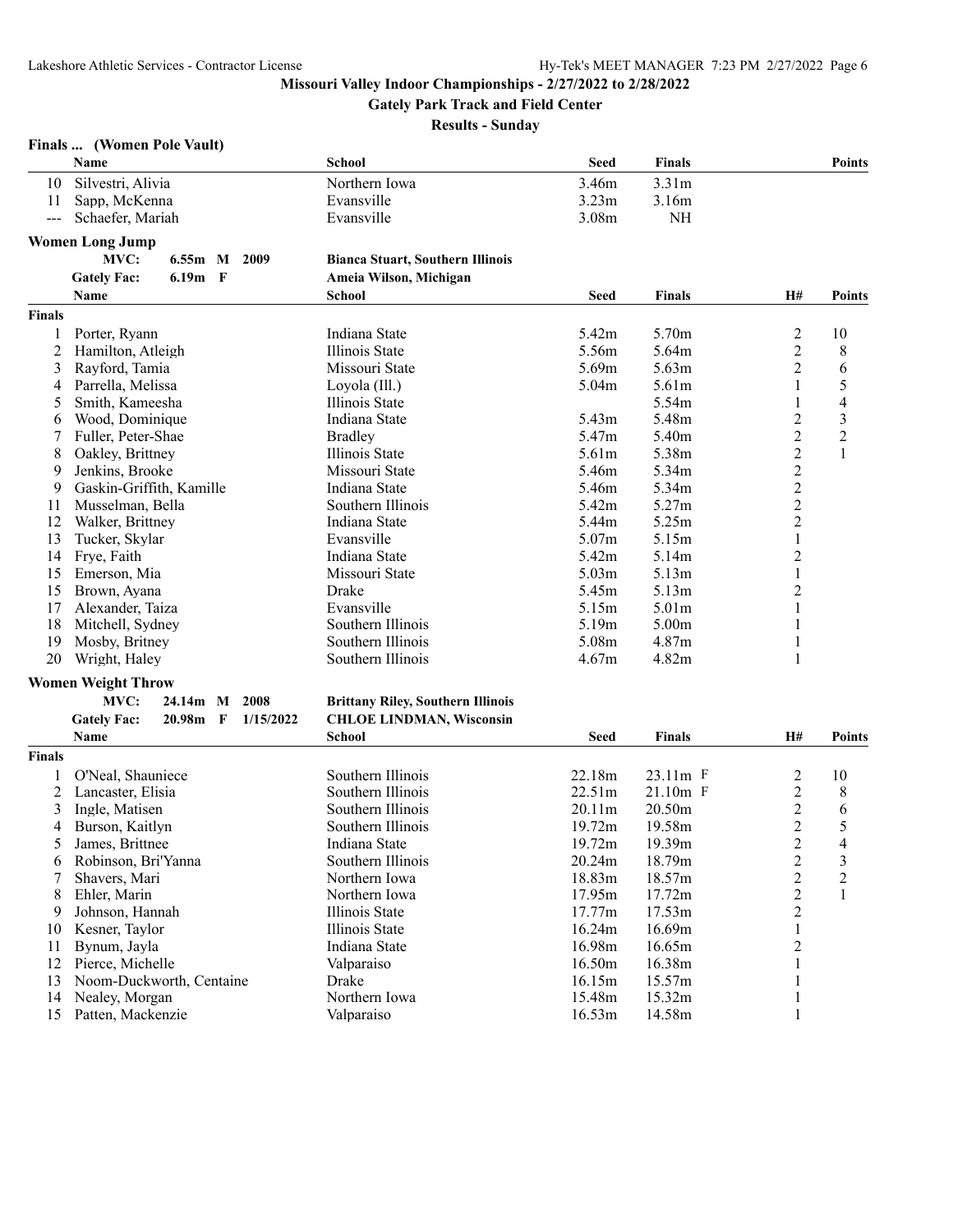**Gately Park Track and Field Center**

| Finals |  | (Women Weight Throw) |
|--------|--|----------------------|
|--------|--|----------------------|

|               | Name                                                           | <b>School</b>  | <b>Seed</b>        | <b>Finals</b>     | H#                       | <b>Points</b> |
|---------------|----------------------------------------------------------------|----------------|--------------------|-------------------|--------------------------|---------------|
| 16            | Gerhardt, Tori                                                 | Valparaiso     | 14.85m             | 14.53m            |                          |               |
| 17            | Luebbering, Lena                                               | Valparaiso     | 14.24m             | 13.85m            | 1                        |               |
| 18            | Miller, Devyn                                                  | Valparaiso     | 12.00m             | 11.43m            | $\mathbf{1}$             |               |
| 19            | Geng, Baylee                                                   | Evansville     | 10.51 <sub>m</sub> | 9.64m             | 1                        |               |
|               | Indoor Pentathlon: #5 Women 800 Meter Run Indoor Pentathlon    |                |                    |                   |                          |               |
|               | Name                                                           | School         |                    | <b>Finals</b>     |                          | <b>Points</b> |
| <b>Finals</b> |                                                                |                |                    |                   |                          |               |
|               |                                                                | Indiana State  |                    | 2:30.18           |                          | 691           |
| 1             | Quinlan, E. Grace<br>Jessup, Gracie                            | Illinois State |                    | 2:35.57           |                          | 625           |
| 2             | Rolen, Chloe                                                   |                |                    |                   |                          |               |
| 3             |                                                                | Indiana State  |                    | 2:36.91           |                          | 609           |
| 4             | Berns-Schweingruber, Lydia                                     | Northern Iowa  |                    | 2:37.01           |                          | 608           |
| 5             | Gaskin-Griffith, Kamille                                       | Indiana State  |                    | 2:37.03           |                          | 607           |
| 6             | Grider, Alexis                                                 | Indiana State  |                    | 2:37.11           |                          | 606           |
| 7             | O'Connor, Jaymie                                               | Drake          |                    | 2:37.89           |                          | 597           |
| 8             | Durbin, Sydney                                                 | Northern Iowa  |                    | 2:38.87           |                          | 586           |
| 9             | Lacey, Rachel                                                  | Missouri State |                    | 2:42.27           |                          | 547           |
| 10            | Mackenzie, Mia                                                 | Indiana State  |                    | 2:44.81           |                          | 519           |
| 11            | Tarohocker, Alexa                                              | Illinois State |                    | 2:47.53           |                          | 490           |
| 12            | Lietz, Amanda                                                  | Northern Iowa  |                    | 2:53.20           |                          | 431           |
| 13            | Koontz, Kyra                                                   | <b>Bradley</b> |                    | 2:53.49           |                          | 428           |
|               | Indoor Pentathlon: #1 Women 60 Meter Hurdles Indoor Pentathlon |                |                    |                   |                          |               |
|               | Name                                                           | School         |                    | <b>Finals</b>     | H#                       | <b>Points</b> |
| <b>Finals</b> |                                                                |                |                    |                   |                          |               |
| 1             | O'Connor, Jaymie                                               | Drake          |                    | 8.57              | $\overline{c}$           | 1,002         |
| 2             | Gaskin-Griffith, Kamille                                       | Indiana State  |                    | 9.24              | $\overline{2}$           | 860           |
| 3             | Jessup, Gracie                                                 | Illinois State |                    | 9.31              | $\overline{c}$           | 846           |
| 4             | Koontz, Kyra                                                   | <b>Bradley</b> |                    | 9.34              | 4                        | 840           |
| 5             | Mackenzie, Mia                                                 | Indiana State  |                    | 9.57              | 4                        | 794           |
| 6             | Quinlan, E. Grace                                              | Indiana State  |                    | 9.59              | 3                        | 791           |
| 7             | Proesch, Kelly                                                 | Northern Iowa  |                    | 9.62              | $\overline{c}$           | 785           |
| 8             | Rolen, Chloe                                                   | Indiana State  |                    | 9.67              | 3                        | 775           |
| 9             | Berns-Schweingruber, Lydia                                     | Northern Iowa  |                    | 9.68              | $\overline{\mathcal{A}}$ | 773           |
| 10            | Lacey, Rachel                                                  | Missouri State |                    | 9.79              | 3                        | 752           |
| 11            | Grider, Alexis                                                 | Indiana State  |                    | 9.90              | 1                        | 731           |
| 12            | Lietz, Amanda                                                  | Northern Iowa  |                    | 10.34             | 1                        | 650           |
| 13            | Tarohocker, Alexa                                              | Illinois State |                    | 10.37             | $\mathbf{1}$             | 644           |
| 14            | Durbin, Sydney                                                 | Northern Iowa  |                    | 10.61             | 4                        | 602           |
|               |                                                                |                |                    |                   |                          |               |
|               | Indoor Pentathlon: #2 Women High Jump Indoor Pentathlon        |                |                    |                   |                          |               |
|               | <b>Name</b>                                                    | <b>School</b>  |                    | <b>Finals</b>     |                          | <b>Points</b> |
| <b>Finals</b> |                                                                |                |                    |                   |                          |               |
| 1             | Durbin, Sydney                                                 | Northern Iowa  |                    | 1.62m             |                          | 759           |
| 2             | Berns-Schweingruber, Lydia                                     | Northern Iowa  |                    | 1.59m             |                          | 724           |
| 3             | Tarohocker, Alexa                                              | Illinois State |                    | 1.56m             |                          | 689           |
| 4             | Lietz, Amanda                                                  | Northern Iowa  |                    | 1.53m             |                          | 655           |
| 4             | Quinlan, E. Grace                                              | Indiana State  |                    | 1.53 <sub>m</sub> |                          | 655           |
| 6             | O'Connor, Jaymie                                               | Drake          |                    | 1.50m             |                          | 621           |
| 6             | Mackenzie, Mia                                                 | Indiana State  |                    | 1.50m             |                          | 621           |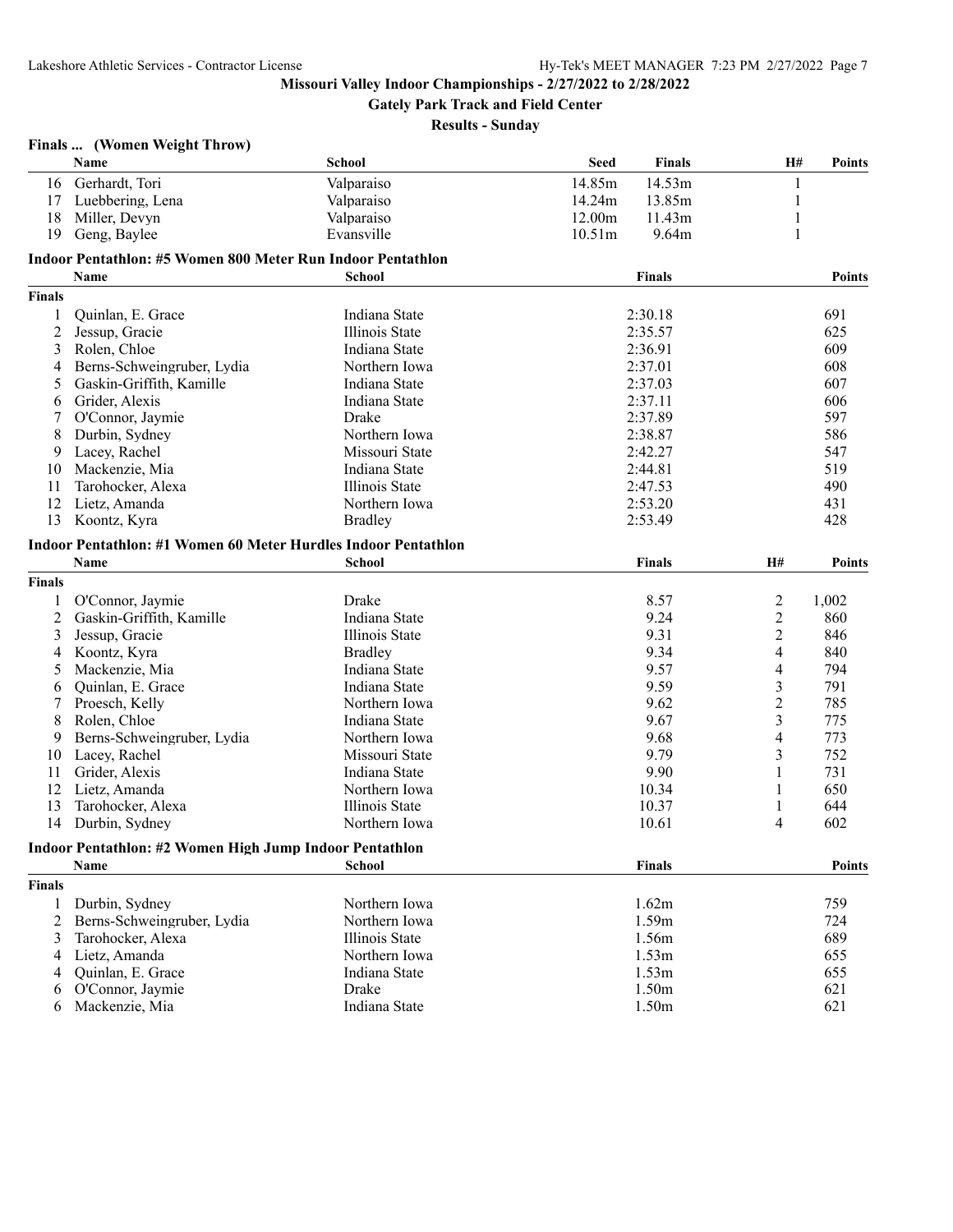**Gately Park Track and Field Center**

**Results - Sunday**

## **Finals ... (Indoor Pentathlon: #2 Women High Jump Indoor Pentathlon)**

|    | <b>Name</b>              | School         | <b>Finals</b>     | <b>Points</b> |
|----|--------------------------|----------------|-------------------|---------------|
| 8. | Rolen. Chloe             | Indiana State  | 1.47 <sub>m</sub> | 588           |
| 8  | Jessup, Gracie           | Illinois State | 1.47 <sub>m</sub> | 588           |
| 8  | Gaskin-Griffith, Kamille | Indiana State  | 1.47 <sub>m</sub> | 588           |
| 8. | Lacey, Rachel            | Missouri State | 1.47 <sub>m</sub> | 588           |
|    | 12 Grider, Alexis        | Indiana State  | 1.44 <sub>m</sub> | 555           |
|    | 13 Proesch, Kelly        | Northern Iowa  | 1.41 <sub>m</sub> | 523           |
|    | --- Koontz, Kyra         | <b>Bradley</b> | NH                |               |

#### **Indoor Pentathlon: #4 Women Long Jump Indoor Pentathlon**

**Gately Fac: 6.19m F**

|                      | <b>Name</b>                                            | <b>School</b>         | <b>Finals</b>     | <b>Points</b> |
|----------------------|--------------------------------------------------------|-----------------------|-------------------|---------------|
| <b>Finals</b>        |                                                        |                       |                   |               |
|                      | O'Connor, Jaymie                                       | Drake                 | 5.55m             | 715           |
| $\overline{c}$       | Gaskin-Griffith, Kamille                               | Indiana State         | 5.48m             | 694           |
| 3                    | Grider, Alexis                                         | Indiana State         | 5.29m             | 640           |
| 4                    | Jessup, Gracie                                         | <b>Illinois State</b> | 5.25m             | 628           |
| 5                    | Lacey, Rachel                                          | Missouri State        | 5.20 <sub>m</sub> | 614           |
| 5                    | Quinlan, E. Grace                                      | Indiana State         | 5.20m             | 614           |
| 7                    | Mackenzie, Mia                                         | Indiana State         | 5.15m             | 601           |
| 8                    | Berns-Schweingruber, Lydia                             | Northern Iowa         | 4.99m             | 557           |
| 9                    | Tarohocker, Alexa                                      | Illinois State        | 4.94m             | 543           |
| 10                   | Durbin, Sydney                                         | Northern Iowa         | 4.92m             | 538           |
| 11                   | Koontz, Kyra                                           | <b>Bradley</b>        | 4.80m             | 506           |
| 12                   | Lietz, Amanda                                          | Northern Iowa         | 4.69m             | 477           |
| $\qquad \qquad - -$  | Rolen. Chloe                                           | Indiana State         | <b>FOUL</b>       |               |
| $\sim$ $\sim$ $\sim$ | Proesch, Kelly                                         | Northern Iowa         | <b>FOUL</b>       |               |
|                      | Indoor Pentathlon: #3 Women Shot Put Indoor Pentathlon |                       |                   |               |
|                      | Name                                                   | <b>School</b>         | <b>Finals</b>     | <b>Points</b> |
| <b>Finals</b>        |                                                        |                       |                   |               |
|                      | Tarohocker, Alexa                                      | <b>Illinois State</b> | 11.58m            | 633           |
| 2                    | Mackenzie, Mia                                         | Indiana State         | 10.49m            | 562           |
| 3                    | Gaskin-Griffith, Kamille                               | Indiana State         | 9.84m             | 519           |
| 4                    | Grider, Alexis                                         | Indiana State         | 9.54m             | 499           |
| 5                    | Koontz, Kyra                                           | <b>Bradley</b>        | 9.47m             | 495           |
| 6                    | Proesch, Kelly                                         | Northern Iowa         | 9.37 <sub>m</sub> | 488           |
| 7                    | Rolen, Chloe                                           | Indiana State         | 9.21 <sub>m</sub> | 478           |
| 8                    | Durbin, Sydney                                         | Northern Iowa         | 9.02m             | 465           |
| 9                    | Quinlan, E. Grace                                      | Indiana State         | 8.90 <sub>m</sub> | 458           |
| 10                   | Lietz, Amanda                                          | Northern Iowa         | 8.82m             | 452           |
| 11                   | Jessup, Gracie                                         | <b>Illinois State</b> | 8.75m             | 448           |
| 12                   | Lacey, Rachel                                          | Missouri State        | 8.63 <sub>m</sub> | 440           |
| 13                   | Berns-Schweingruber, Lydia                             | Northern Iowa         | 8.51m             | 432           |
| 14                   | O'Connor, Jaymie                                       | Drake                 | 8.35m             | 422           |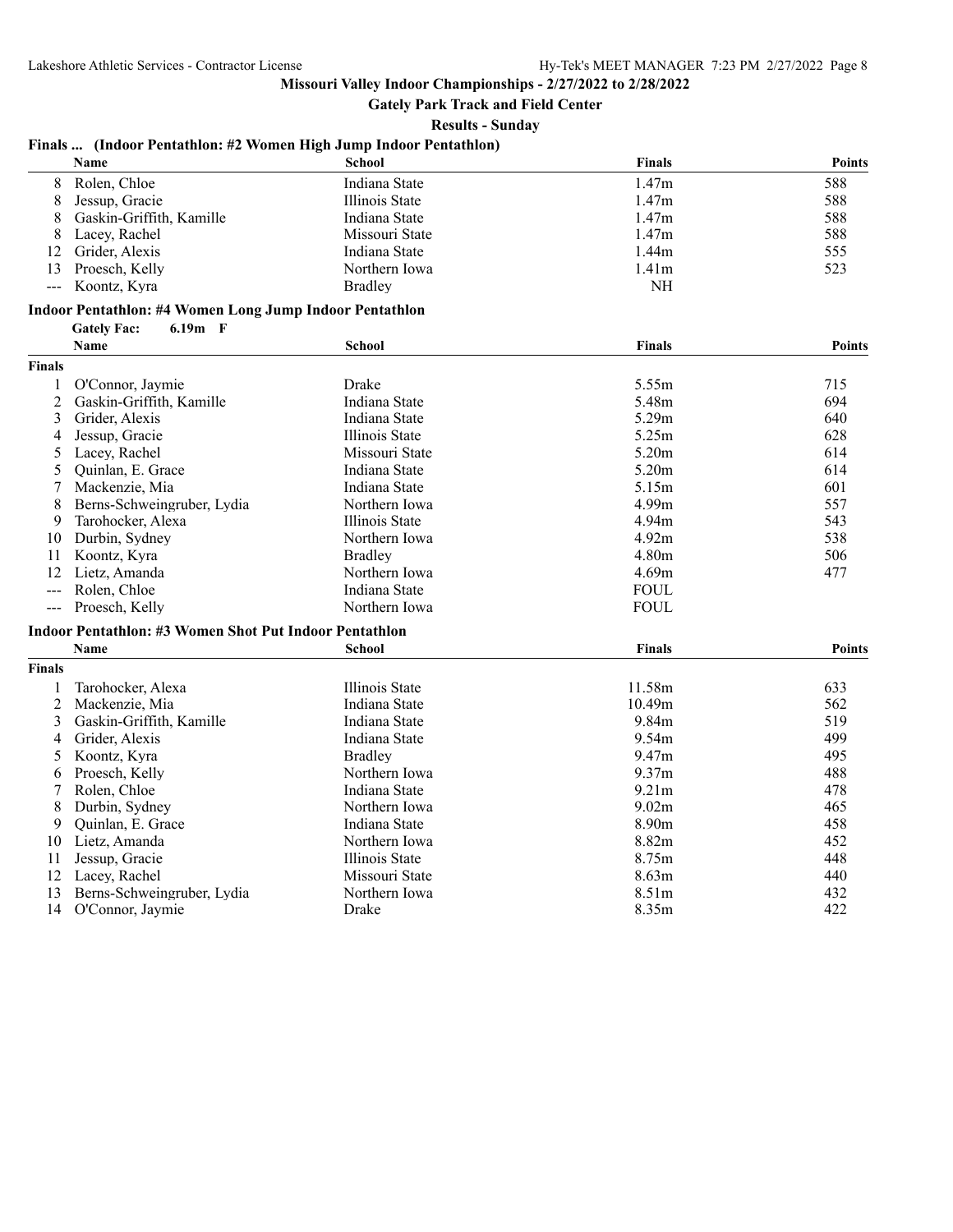#### **Gately Park Track and Field Center**

**Results - Sunday**

#### **Men 60 Meter Dash**

|                | Men 60 Meter Dash        |        |              |             |                                        |                |                |                         |
|----------------|--------------------------|--------|--------------|-------------|----------------------------------------|----------------|----------------|-------------------------|
|                | MVC:                     | 6.60   |              | M 2018      | <b>Derriue Rodgers, Illinois State</b> |                |                |                         |
|                | <b>Gately Fac:</b>       | 6.55   | $\mathbf{F}$ | 2/12/2022   | <b>Micah Williams, Oregon</b>          |                |                |                         |
|                | <b>Name</b>              |        |              |             | School                                 | <b>Seed</b>    | <b>Prelims</b> | H#                      |
|                | <b>Preliminaries</b>     |        |              |             |                                        |                |                |                         |
| 1              | Moore, JaVaughn          |        |              |             | Indiana State                          | 6.65           | 6.74 Q         | 4                       |
| 2              | Cooper, Tayshaun         |        |              |             | Northern Iowa                          | 6.84           | 6.85 Q         | 3                       |
| 3              | Trousil, Isaiah          |        |              |             | Northern Iowa                          | 6.72           | 6.86 Q         | 1                       |
| $\overline{4}$ | Shaw, Jarel              |        |              |             | Indiana State                          | 6.87           | 6.87 Q         | $\overline{c}$          |
| 5              | Holmes, Junias           |        |              |             | Illinois State                         | 6.94           | 6.90 Q         | 1                       |
| 6              | Peka, Victor             |        |              |             | Drake                                  | 6.95           | 6.90 Q         | 3                       |
| 7              | Woods, Cameron           |        |              |             | Loyola (Ill.)                          | 6.92           | 6.91 Q         | 4                       |
| 8              | Malone, Noah             |        |              |             | Indiana State                          | 6.85           | 6.92 Q         | $\overline{c}$          |
| 9              | Turner, Devin            |        |              |             | Illinois State                         | 6.88           | 6.94 Q         | 3                       |
| 10             | Terry, Jevan             |        |              |             | Loyola (Ill.)                          | 7.03           | 6.97 Q         | 1                       |
| 11             | Johnson, Jaden           |        |              |             | Southern Illinois                      | 6.91           | 6.97 Q         | 4                       |
| 12             | Lyons, Avery             |        |              |             | Illinois State                         | 6.98           | 6.98 Q         | $\overline{c}$          |
| 13             | Santi, Michael           |        |              |             | Northern Iowa                          | 6.96           | 7.00 q         | $\overline{c}$          |
| 14             | Ray, Nehemiah            |        |              |             | Valparaiso                             | 7.05           | $7.01$ q       | 1                       |
| 15             | Massiah, Caleb           |        |              |             | Southern Illinois                      | 7.05           | $7.03$ q       | 4                       |
| 16             | Lerus, Caleb             |        |              |             | Drake                                  | 7.05           | $7.05$ q       | 4                       |
| 17             | Purser, Giovanni         |        |              |             | Evansville                             | 7.10           | 7.06           | $\overline{c}$          |
| 18             | Donatelli, Christian     |        |              |             | Southern Illinois                      | 7.06           | 7.07           | 3                       |
| 19             | Blades, Geordan          |        |              |             | Evansville                             | 7.02           | 7.08           | $\overline{\mathbf{3}}$ |
| 20             | King, Greg               |        |              |             | Evansville                             | 7.17           | 7.14           | $\overline{\mathbf{3}}$ |
| 21             | Rieker, Eli              |        |              |             | <b>Bradley</b>                         | 7.07           | 7.14           | $\overline{c}$          |
| 22             | Holmes, Anthony          |        |              |             | Valparaiso                             | 7.36           | 7.29           | 1                       |
| 23             | Skinner, Will            |        |              |             | Drake                                  | 7.38           | 7.35           | 4                       |
|                | <b>Men 60 Meter Dash</b> |        |              |             |                                        |                |                |                         |
|                | MVC:                     |        |              | 6.60 M 2018 | <b>Derriue Rodgers, Illinois State</b> |                |                |                         |
|                | <b>Gately Fac:</b>       | 6.55 F |              | 2/12/2022   | <b>Micah Williams, Oregon</b>          |                |                |                         |
|                | <b>Name</b>              |        |              |             | <b>School</b>                          | <b>Prelims</b> | <b>Semis</b>   | H#                      |
| Semi-Finals    |                          |        |              |             |                                        |                |                |                         |
| 1              | Moore, JaVaughn          |        |              |             | Indiana State                          | 6.74           | 6.63 Q         | 1                       |
| 2              | Trousil, Isaiah          |        |              |             | Northern Iowa                          | 6.86           | 6.72 Q         | $\overline{\mathbf{c}}$ |
| 3              | Cooper, Tayshaun         |        |              |             | Northern Iowa                          | 6.85           | 6.76 Q         | $\overline{c}$          |
| 4              | Shaw, Jarel              |        |              |             | Indiana State                          | 6.87           | 6.80 Q         | 1                       |
| 5              | Malone, Noah             |        |              |             | Indiana State                          | 6.92           | 6.85 Q         | 1                       |
| 6              | Woods, Cameron           |        |              |             | Loyola (Ill.)                          | 6.91           | 6.90 Q         | 2                       |
| 7              | Turner, Devin            |        |              |             | Illinois State                         | 6.94           | 6.90 $q$       | 1                       |
| 8              | Peka, Victor             |        |              |             | Drake                                  | 6.90           | 6.92 $q$       | $\overline{2}$          |
| 9              | Holmes, Junias           |        |              |             | Illinois State                         | 6.90           | 6.92           | 1                       |

Holmes, Junias Illinois State 6.90 6.92 1

10 Lyons, Avery Illinois State 6.98 6.94 1<br>
11 Johnson, Jaden Southern Illinois 6.97 6.96 2<br>
12 Ray, Nehemiah Valparaiso 7.01 7.01 2<br>
13 Santi, Michael Northern Iowa 7.00 7.04 1

13 Santi, Michael 14 Northern Iowa 12.00 7.04 1<br>14 Massiah, Caleb 14 Southern Illinois 7.03 7.15 2 14 Massiah, Caleb Southern Illinois 7.03 7.15 2<br>15 Terry, Jevan Loyola (III.) 6.97 7.23 2 15 Terry, Jevan Loyola (Ill.) 6.97 7.23 2<br>16 Lerus, Caleb Drake 7.05 7.28 1

11 Johnson, Jaden Southern Illinois 6.97

12 Ray, Nehemiah Valparaiso 7.01 7.01<br>13 Santi, Michael Northern Iowa 7.00 7.04

Lerus, Caleb Drake 7.05 7.28 1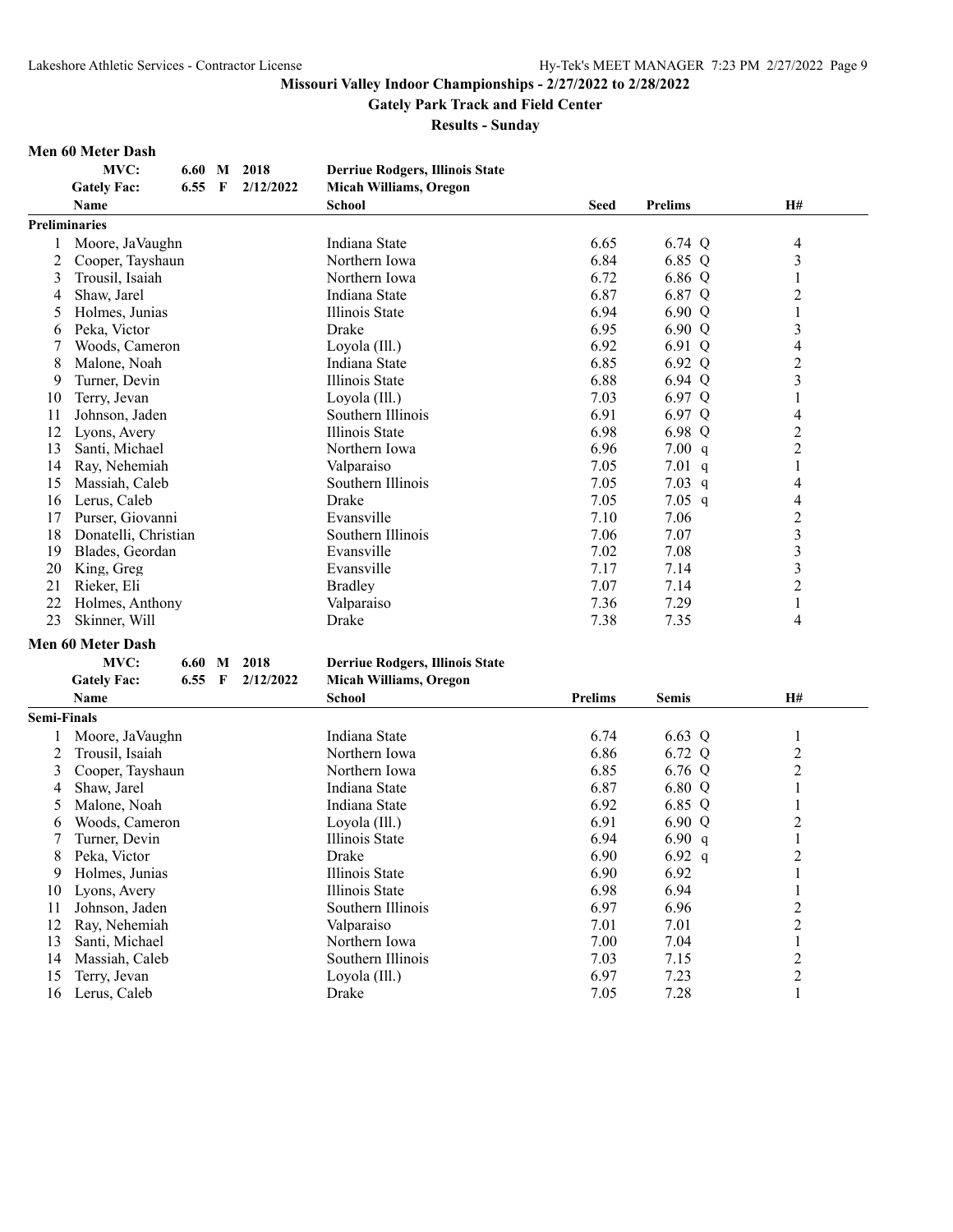**Gately Park Track and Field Center**

**Results - Sunday**

#### **Men 200 Meter Dash**

**MVC: 21.15 M 1990 Kevin Little, Drake Gately Fac: 21.05 F 2/11/2022 Michah Williams, Oregon Name School Seed Prelims H# Preliminaries** 1 Trousil, Isaiah Northern Iowa 21.28 F 20.99 q 2 2 Moore, JaVaughn Indiana State 21.28 21.24 q 4<br>21.63 21.53 q 7 3 Kiewiet, Parker Northern Iowa 21.63 21.53 q 7 4 Cooper, Tayshaun Northern Iowa 22.24 21.57 q 5 5 Sherrod, Corey Southern Illinois 21.94 21.86 q 3 6 Hamilton, Jeremiah Southern Illinois 122.53 21.90 q 3<br>
7 Turner. Devin Illinois State 21.85 21.94 q 6 7 Turner, Devin **Illinois State** 21.85 21.94 q 6 8 Holmes, Junias Illinois State 22.25 21.95 q 6 9 Woods, Cameron Loyola (Ill.) 22.63 22.02 2<br>
0 Marrs, Michael 20 111 111 1111 11111 22.02 22.04 2 10 Marrs, Michael Illinois State 22.02 22.04 11 Lyons, Avery 11 Lyons, Avery 11 Lyons, 22.14 6 12 Peka, Victor Drake 21.94 22.16 1 13 Ray, Nehemiah Valparaiso 22.85 22.27 6 14 El-Ashmawi, Ayoub Loyola (Ill.) 21.81 22.30 5 15 Johnson, Jaden Southern Illinois 22.08 22.39 4 16 Purser, Giovanni **Evansville** 23.05 22.67 1 17 Donatelli, Christian Southern Illinois 22.65 22.88 4 18 Blades, Geordan Evansville 22.74 22.96 7 19 Rieker, Eli Bradley 22.76 23.08 5 20 King, Greg **Evansville** 23.59 23.41 7 21 Litavecz, Ethan 1 Valparaiso 24.41 1 1<br>
21 New Jackson 24.41 1 22.17 DNF 7 -- Shaw, Jarel 1988 (Indiana State 22.17 DNF 7 **Men 400 Meter Dash MVC: 46.72 M 2005 Dirk Homewood, UNI Gately Fac: 46.62 F 2/19/2022 Philip Osei, Canada**

|    | Gaitly Late<br>T<br>$\frac{1}{2}$ | т ппр Оэси Сапача |             |                |    |
|----|-----------------------------------|-------------------|-------------|----------------|----|
|    | Name                              | School            | <b>Seed</b> | <b>Prelims</b> | H# |
|    | Preliminaries                     |                   |             |                |    |
|    | Brownridge, Cecil                 | Illinois State    | 48.35       | 48.04 q        | 3  |
|    | Johnson, Tahj                     | Indiana State     | 48.22       | 48.64 q        | 2  |
| 3  | Lerus, Caleb                      | Drake             | 50.32       | 48.99 q        | 2  |
| 4  | Gage, Brandon                     | Illinois State    | 48.05       | 49.04 q        | 4  |
| 5  | Stevens, Cameron                  | Indiana State     | 48.63       | 49.25 q        |    |
| 6  | Swartzendruber, Nick              | Illinois State    | 49.41       | 49.28 q        | 2  |
|    | Sherrod, Corey                    | Southern Illinois | 49.07       | 49.47 q        | 4  |
| 8  | Butcher, Zack                     | Northern Iowa     |             | 49.54 q        | 3  |
| 9  | El-Ashmawi, Ayoub                 | Loyola (Ill.)     | 48.94       | 49.55          | 6  |
| 10 | Cline, Mitchell                   | Indiana State     | 49.00       | 49.74          | 5  |
| 11 | Kruse, Joseph                     | Drake             | 49.77       | 49.94          | 3  |
| 12 | Hookham, Tate                     | Northern Iowa     | 49.91       | 50.14          | 6  |
| 13 | Mukhtar, Bill                     | Northern Iowa     | 50.45       | 50.36          | 3  |
| 14 | Dejesus, Melcon                   | Illinois State    | 50.11       | 50.36          | 4  |
| 15 | Shepard, Ben                      | Indiana State     | 49.89       | 50.38          |    |
| 16 | Hamilton, Jeremiah                | Southern Illinois | 51.83       | 50.38          |    |
| 17 | Mitchell, Onal                    | Northern Iowa     | 50.01       | 50.64          | 5  |
| 18 | Burkhart, Steven                  | Evansville        | 51.50       | 50.70          | 6  |
|    |                                   |                   |             |                |    |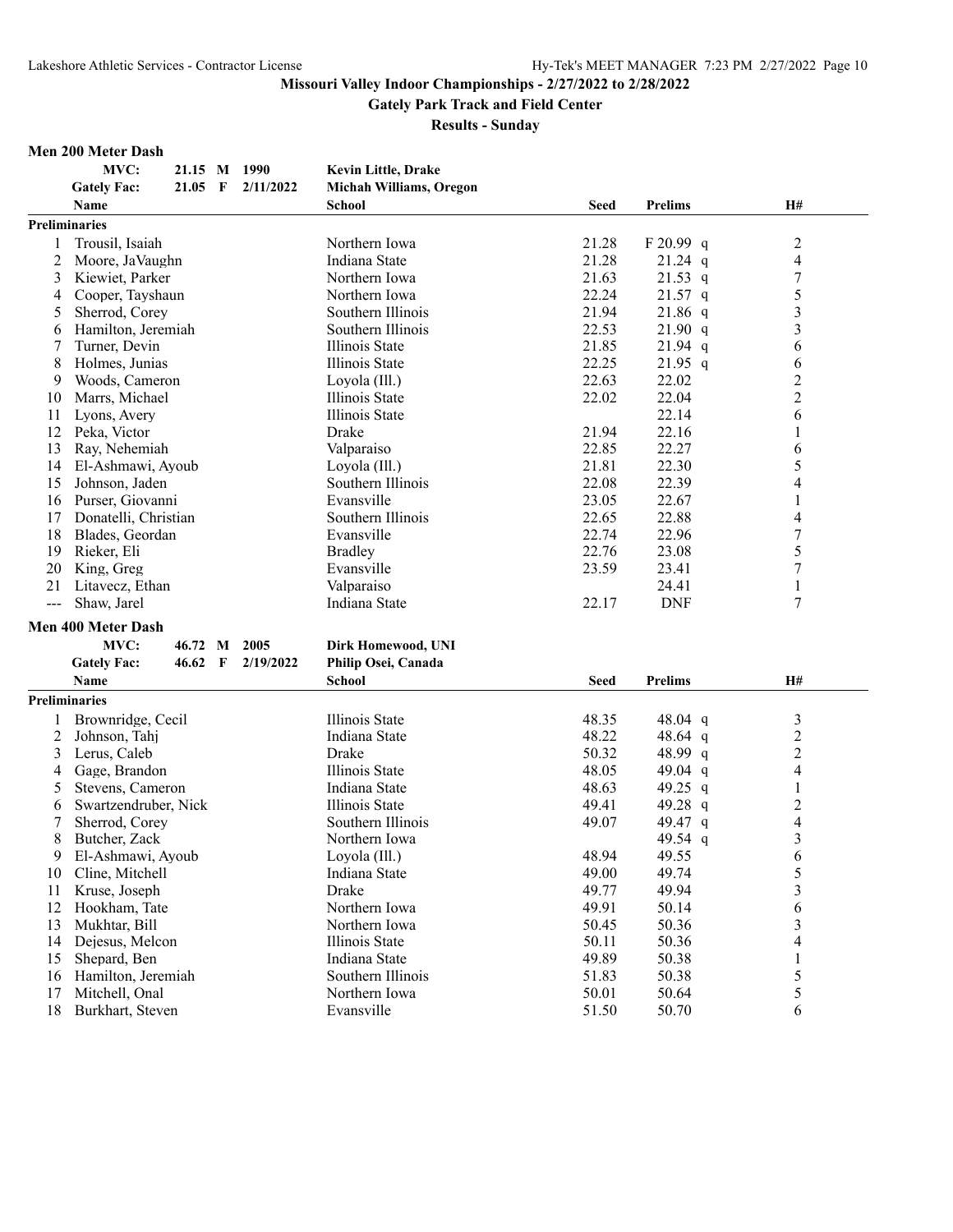**Gately Park Track and Field Center**

|                | Preliminaries  (Men 400 Meter Dash)            |                                        |             |                |                          |
|----------------|------------------------------------------------|----------------------------------------|-------------|----------------|--------------------------|
|                | Name                                           | School                                 | <b>Seed</b> | <b>Prelims</b> | H#                       |
| 19             | Agyei, Miguel                                  | <b>Bradley</b>                         | 50.64       | 51.04          | $\mathbf{1}$             |
| 20             | Smith, Brendon                                 | Evansville                             | 52.71       | 52.75          | $\overline{\mathcal{A}}$ |
| 21             | Maurer, Jackson                                | Evansville                             | 54.55       | 54.24          | 2                        |
|                | Men 800 Meter Run                              |                                        |             |                |                          |
|                | MVC:<br>1:47.22 M 1996                         |                                        |             |                |                          |
|                |                                                | <b>Einars Tupuritis, Wichita State</b> |             |                |                          |
|                | <b>Gately Fac:</b><br>$1:47.32$ F<br>2/12/2022 | Luis Peralta, Oregon                   |             |                |                          |
|                | Name                                           | <b>School</b>                          | <b>Seed</b> | <b>Prelims</b> | H#                       |
|                | Preliminaries                                  |                                        |             |                |                          |
| 1              | Morrison, Joe                                  | Illinois State                         | 1:51.31     | $1:53.44$ Q    | $\mathbf{1}$             |
| $\overline{c}$ | Wells, Riley                                   | Illinois State                         | 1:49.79     | 1:53.55 $Q$    | $\mathfrak{Z}$           |
| 3              | Wyman, Wyatt                                   | Indiana State                          | 1:50.37     | 1:53.82 $Q$    | $\overline{c}$           |
| 4              | Westcott, Ivan                                 | <b>Bradley</b>                         | 1:53.81     | $1:53.83$ Q    | 3                        |
| 5              | Albrecht, Zach                                 | <b>Bradley</b>                         | 1:55.74     | $1:53.89$ Q    | 1                        |
| 6              | Hernandez, Napoleon                            | Indiana State                          | 1:53.21     | $1:54.24$ Q    | $\boldsymbol{2}$         |
| 7              | Gearhart, Seb                                  | Northern Iowa                          | 1:51.57     | 1:53.92 $q$    | $\,1$                    |
| 8              | Hanson, Drake                                  | Northern Iowa                          | 1:55.50     | 1:54.52 q      | $\overline{c}$           |
| 9              | Veloz Bonilla, Ignacio                         | Valparaiso                             | 1:55.40     | 1:54.59        | 3                        |
| 10             | Knoche, Chase                                  | Northern Iowa                          | 1:54.42     | 1:54.65        | 3                        |
| 11             | Burns, Jack                                    | Drake                                  | 1:56.36     | 1:55.12        | 1                        |
| 12             | Simon, Joey                                    | <b>Bradley</b>                         | 1:55.24     | 1:55.33        | 3                        |
| 13             | Thorpe, Jocqael                                | Indiana State                          | 1:54.67     | 1:55.48        | $\mathbf{1}$             |
| 14             | Daumueller, Ben                                | Northern Iowa                          | 1:54.45     | 1:55.77        | $\overline{c}$           |
| 15             | Jones, Mason                                   | <b>Bradley</b>                         | 1:54.78     | 1:57.09        | $\mathbf{1}$             |
| 16             | Oulgout, Adam                                  | Evansville                             | 1:58.61     | 1:57.45        | 2                        |
| 17             | Klinkner, Alex                                 | <b>Bradley</b>                         |             | 1:59.35        | 1                        |
| 18             | Delgado, Josh                                  | Southern Illinois                      | 1:54.80     | 1:59.73        | $\boldsymbol{2}$         |
| 19             | Curran, Sean                                   | Valparaiso                             | 2:01.77     | 2:00.53        | $\mathfrak{Z}$           |
| 20             | Kline, Carson                                  | Evansville                             | 2:02.92     | 2:03.06        | $\overline{c}$           |
| 21             | Sibley, Ja'xon                                 | Valparaiso                             | 1:59.52     | 2:03.98        | 3                        |
|                | Men 1 Mile Run                                 |                                        |             |                |                          |
|                | MVC:<br>4:02.10<br>M 2001                      | <b>Christian Goy, Illinois State</b>   |             |                |                          |
|                | <b>Gately Fac:</b><br>$3:50.17$ F<br>2/11/2022 | <b>Cooper Teare, Nike</b>              |             |                |                          |
|                | Name                                           | School                                 | <b>Seed</b> | <b>Prelims</b> | H#                       |
|                | <b>Preliminaries</b>                           |                                        |             |                |                          |
|                | Fogg, Adam                                     | Drake                                  | 3:56.60     | 4:13.55 Q      | $\overline{c}$           |
| 2              | Basten, Isaac                                  | Drake                                  | 3:56.10     | 4:15.56 Q      | $\mathbf{1}$             |
|                |                                                |                                        |             |                |                          |
| 3              | Gillum, Jake<br>Kilian, Cale                   | Illinois State                         | 4:04.27     | 4:13.70 $Q$    | $\overline{c}$           |
| 4              |                                                | Indiana State                          | 4:06.77     | 4:16.02 Q      | 1                        |
| 5              | Breen, Ethan                                   | Indiana State                          | 4:12.56     | 4:13.71 Q      | $\overline{c}$           |
| 6              | Murphy, Charles                                | Illinois State                         | 4:15.97     | 4:16.22 $Q$    | $\,1$                    |
| 7              | Donohue, Aidan                                 | <b>Bradley</b>                         | 4:17.47     | 4:14.09 $Q$    | $\boldsymbol{2}$         |
| 8              | Dieterich, Max                                 | <b>Bradley</b>                         | 4:04.93     | 4:16.29 $Q$    | $\mathbf{1}$             |
| 9              | Krieg, Jackson                                 | Indiana State                          | 4:13.22     | 4:14.39 $q$    | $\overline{c}$           |
| 10             | Griebel, Brady                                 | Northern Iowa                          | 4:19.04     | 4:17.04 $q$    | $\overline{c}$           |
| 11             | Hart, Travis                                   | Southern Illinois                      | 4:18.99     | 4:18.05        | $\overline{c}$           |
| 12             | Smit, Gabe                                     | Loyola (Ill.)                          | 4:13.74     | 4:18.17        | $\mathbf{1}$             |
| 13             | Wallace, Kenny                                 | Loyola (Ill.)                          | 4:16.52     | 4:18.28        | $\overline{c}$           |
|                | 14 Becker, Craig                               | Northern Iowa                          | 4:20.96     | 4:21.53        | $\mathbf{1}$             |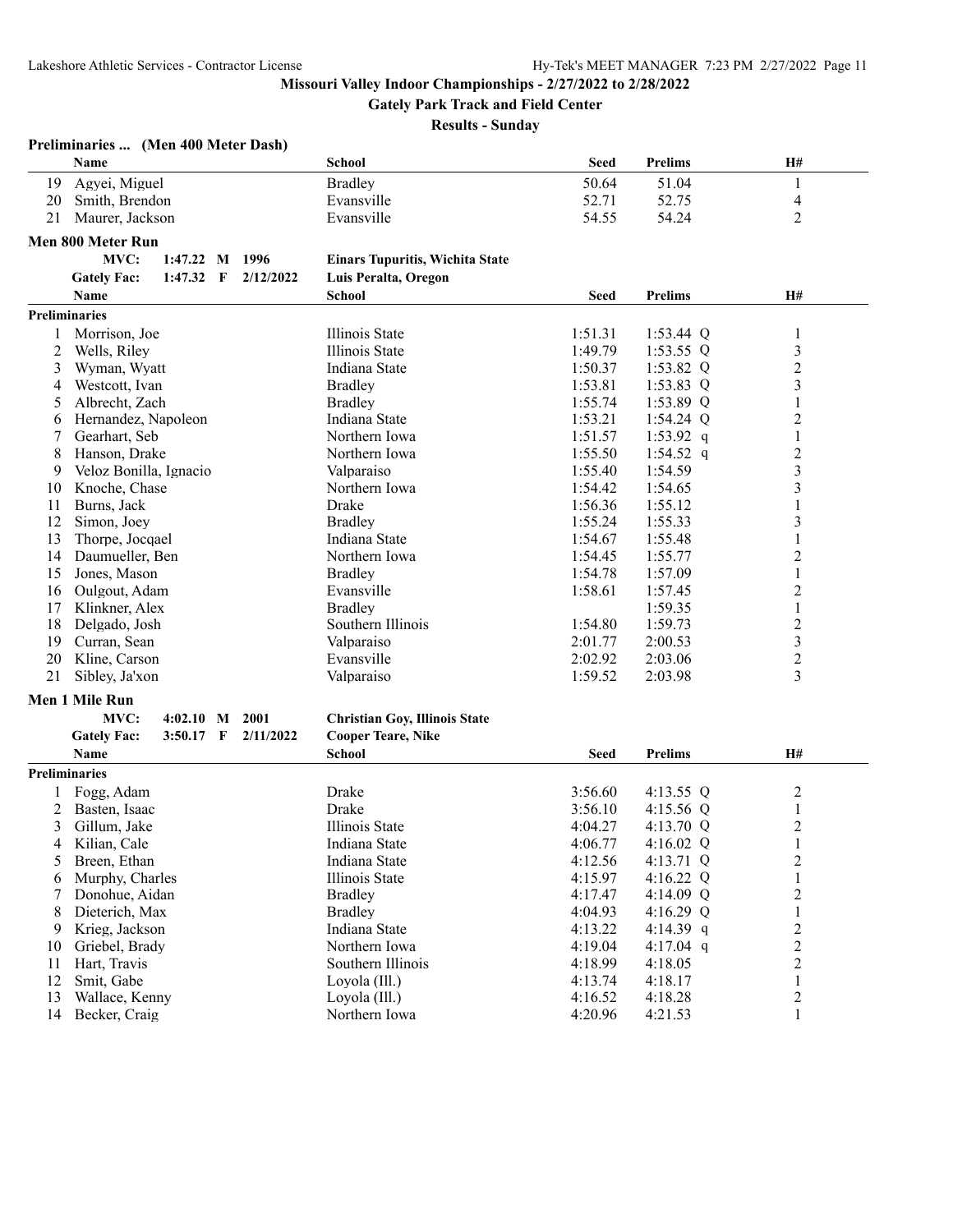**Gately Park Track and Field Center**

| Preliminaries  (Men 1 Mile Run) |  |  |  |
|---------------------------------|--|--|--|
|---------------------------------|--|--|--|

|                | Name                           |                          |             |           | <b>School</b>                              | <b>Seed</b> | <b>Prelims</b> | H#                      |                          |
|----------------|--------------------------------|--------------------------|-------------|-----------|--------------------------------------------|-------------|----------------|-------------------------|--------------------------|
| 15             | Kephart, Andrew                |                          |             |           | Northern Iowa                              | 4:17.48     | 4:23.64        | 1                       |                          |
| 16             | Ehm, Simeon                    |                          |             |           | Valparaiso                                 | 4:25.32     | 4:23.93        | $\overline{\mathbf{c}}$ |                          |
| 17             | Walda, Evan                    |                          |             |           | Valparaiso                                 | 4:18.76     | 4:25.26        | 1                       |                          |
| 18             | Izewski, Nathan                |                          |             |           | Valparaiso                                 | 4:23.77     | 4:37.48        | 1                       |                          |
|                | Men 5000 Meter Run             |                          |             |           |                                            |             |                |                         |                          |
|                | MVC:                           |                          |             | 2015      |                                            |             |                |                         |                          |
|                |                                | 14:10.09 M<br>13:36.87 F |             |           | John Mascari, Indiana State                |             |                |                         |                          |
|                | <b>Gately Fac:</b>             |                          |             | 2/11/2022 | <b>Zach Panning, Hanson Brooks Project</b> |             |                |                         |                          |
|                | Name                           |                          |             |           | <b>School</b>                              | <b>Seed</b> | <b>Finals</b>  |                         | <b>Points</b>            |
| <b>Finals</b>  |                                |                          |             |           |                                            |             |                |                         |                          |
| 1              | Rebello, Michael               |                          |             |           | <b>Bradley</b>                             | 14:33.40    | 14:14.62       |                         | 10                       |
| $\overline{c}$ | Watson, George                 |                          |             |           | <b>Bradley</b>                             | 14:13.36    | 14:16.19       |                         | 8                        |
| 3              | Buysse, Blake                  |                          |             |           | Loyola (Ill.)                              | 14:22.91    | 14:19.84       |                         | 6                        |
| 4              | Parrish, Charlie               |                          |             |           | <b>Bradley</b>                             | 14:33.19    | 14:22.44       |                         | 5                        |
| 5              | Zettl, Jack                    |                          |             |           | Drake                                      | 14:42.62    | 14:27.69       |                         | $\overline{\mathcal{A}}$ |
| 6              | Smith, Dawson                  |                          |             |           | Southern Illinois                          |             | 14:29.17       |                         | $\mathfrak{Z}$           |
| 7              | Aho, Matt                      |                          |             |           | <b>Bradley</b>                             |             | 14:30.15       |                         | $\overline{c}$           |
| 8              | Danner, Alec                   |                          |             |           | <b>Bradley</b>                             |             | 14:30.30       |                         | $\mathbf{1}$             |
| 9              | Senti, Ethan                   |                          |             |           | Southern Illinois                          |             | 14:36.32       |                         |                          |
| 10             | Kolbus, Nathan                 |                          |             |           | Loyola (Ill.)                              | 15:07.46    | 14:40.50       |                         |                          |
| 11             | Visse, Chantz                  |                          |             |           | Loyola (Ill.)                              | 14:51.38    | 14:41.80       |                         |                          |
| 12             | Cummings, Ian                  |                          |             |           | Loyola (Ill.)                              | 14:45.52    | 14:42.00       |                         |                          |
| 13             | Loomis, Zack                   |                          |             |           | Illinois State                             | 15:08.71    | 14:49.60       |                         |                          |
| 14             | Pietzrak, Logan                |                          |             |           | Indiana State                              | 14:49.39    | 14:52.24       |                         |                          |
| 15             | Visnic, Connor                 |                          |             |           | Drake                                      | 14:56.96    | 14:58.69       |                         |                          |
| 16             | Guthrie, Uriah                 |                          |             |           | Southern Illinois                          | 14:47.70    | 14:59.24       |                         |                          |
| ---            | Capistrant, Lucas              |                          |             |           | Illinois State                             |             | <b>DNF</b>     |                         |                          |
|                | Marrs, Payton                  |                          |             |           | Northern Iowa                              | 15:53.21    | <b>DNF</b>     |                         |                          |
| ---            | Pedersen, JJ                   |                          |             |           | Evansville                                 |             | <b>DNF</b>     |                         |                          |
|                | Neupert, William               |                          |             |           | Valparaiso                                 | 16:37.01    | <b>DNF</b>     |                         |                          |
| ---            | Southern, Brady                |                          |             |           | Valparaiso                                 | 16:00.48    | <b>DNF</b>     |                         |                          |
| ---            | Pipilas, Stephen               |                          |             |           | Loyola (Ill.)                              |             | <b>DNF</b>     |                         |                          |
| $--$           | Wetzel, Charlie                |                          |             |           | Illinois State                             |             | <b>DNF</b>     |                         |                          |
|                | <b>Men 60 Meter Hurdles</b>    |                          |             |           |                                            |             |                |                         |                          |
|                | MVC:                           | 7.64 M                   |             | 2018      | Jaylan McConico, Illinois State            |             |                |                         |                          |
|                | <b>Gately Fac:</b>             | 7.77                     | $\mathbf F$ | 2/12/2022 | Jashua Zeller, Michigan                    |             |                |                         |                          |
|                | Name                           |                          |             |           | <b>School</b>                              | Seed        | <b>Prelims</b> | H#                      |                          |
|                | <b>Preliminaries</b>           |                          |             |           |                                            |             |                |                         |                          |
|                |                                |                          |             |           | Northern Iowa                              |             |                |                         |                          |
| $\mathbf{1}$   | Bartels, Drew<br>Sumners, Jack |                          |             |           | Northern Iowa                              | 8.12        | 8.09 Q         | 1                       |                          |
| 2              | Ratliff, Brandon               |                          |             |           | Illinois State                             | 8.07        | 8.13 Q         | 2                       |                          |
| 3              |                                |                          |             |           | Illinois State                             | 7.97        | 8.17 Q         | $\overline{c}$          |                          |
| 4              | Johnson, Jaden                 |                          |             |           |                                            | 8.27        | 8.19 Q         | $\mathbf{1}$            |                          |
| 5              | Armstrong, Quincy              |                          |             |           | Indiana State                              | 8.13        | 8.24 Q         | 1                       |                          |
| 6              | Riggs, Trey                    |                          |             |           | Evansville<br>Drake                        | 8.45        | 8.31 Q         | $\overline{c}$          |                          |
| 7              | Wessels, Nicholas              |                          |             |           |                                            | 8.31        | $8.28$ q       | 1                       |                          |
| 8              | Black, Daryl                   |                          |             |           | Indiana State                              | 8.14        | 8.33 q         | $\overline{c}$          |                          |
| 9              | Agyei, Miguel                  |                          |             |           | <b>Bradley</b>                             | 8.46        | 8.40           | 1                       |                          |
| 10             | Rivas, Luigi                   |                          |             |           | Indiana State                              | 7.92        | 8.42           | 1                       |                          |
| 11             | Trunnell, Kyle                 |                          |             |           | Northern Iowa                              | 8.46        | 8.43           | 1                       |                          |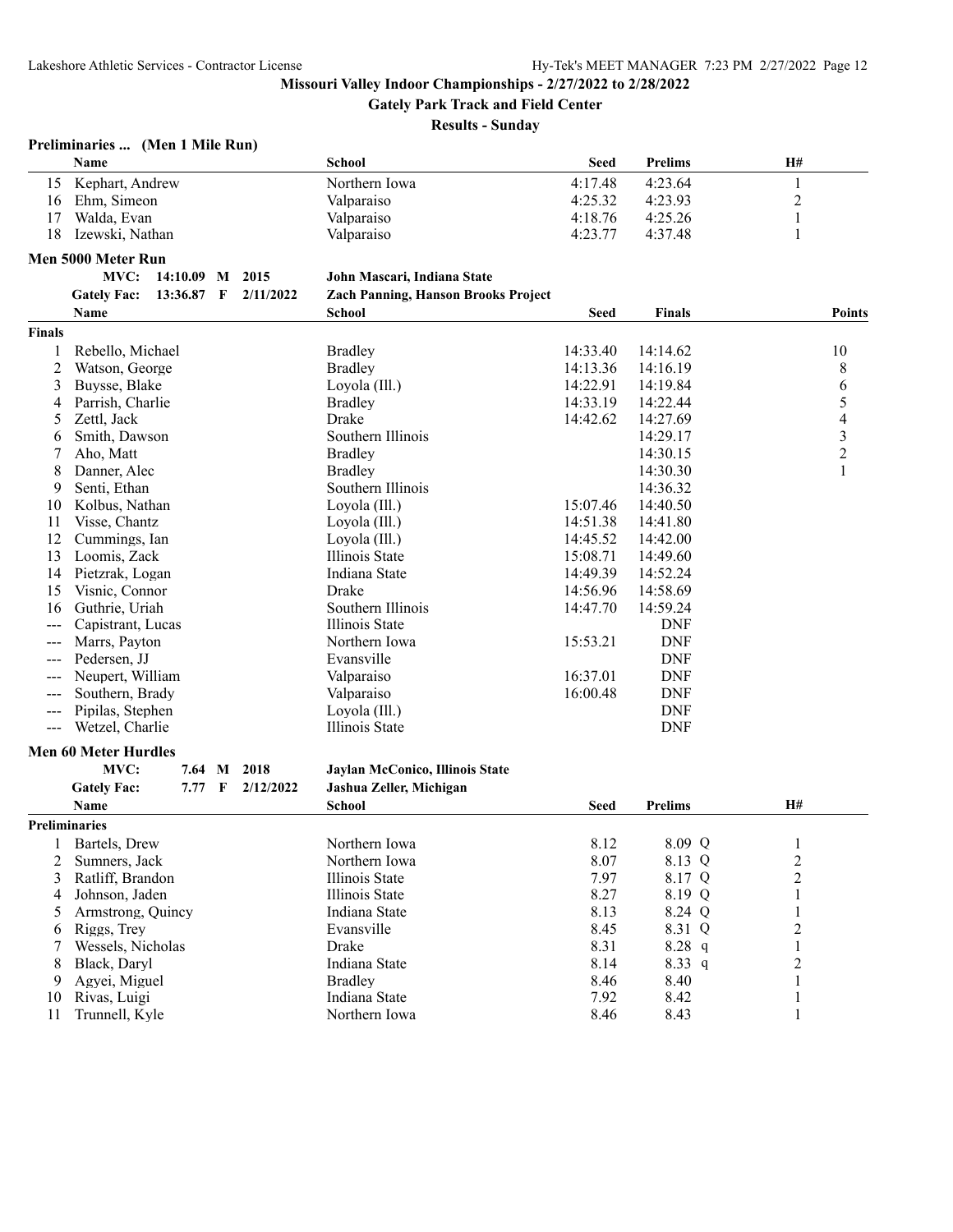**Gately Park Track and Field Center**

|               | Preliminaries  (Men 60 Meter Hurdles)<br>Name |                |            | <b>School</b>                       | <b>Seed</b>                                 | <b>Prelims</b>    | H#               |               |
|---------------|-----------------------------------------------|----------------|------------|-------------------------------------|---------------------------------------------|-------------------|------------------|---------------|
| 12            | Manock, Hunter                                |                |            | Northern Iowa                       | 8.38                                        | 8.48              | $\boldsymbol{2}$ |               |
| 13            | Rodgers, Omar                                 |                |            | Southern Illinois                   | 8.14                                        | 8.51              | $\overline{c}$   |               |
| 14            | DeAngelo, Dylan                               |                |            | Drake                               | 8.97                                        | 8.86              | $\overline{c}$   |               |
| 15            | Litavecz, Ethan                               |                |            | Valparaiso                          | 9.23                                        | 9.12              | 2                |               |
|               | <b>Men Distance Medley</b>                    |                |            |                                     |                                             |                   |                  |               |
|               | MVC:                                          | 9:46.51 M 1984 |            | <b>Southern Illinois</b>            |                                             |                   |                  |               |
|               | <b>Gately Fac:</b>                            | 9:34.70 F      | 2/11/2022  | , Oregon                            |                                             |                   |                  |               |
|               |                                               |                |            |                                     | R. Brown, E. Cook, M Erickson, J. Gormley   |                   |                  |               |
|               | Team                                          |                |            | Relay                               | <b>Seed</b>                                 | <b>Finals</b>     |                  | <b>Points</b> |
| <b>Finals</b> |                                               |                |            |                                     |                                             |                   |                  |               |
| 1             | Illinois State                                |                |            | A                                   |                                             | 9:54.09           |                  | 10            |
|               | 1) Morrison, Joe                              |                |            | 2) Swartzendruber, Nick             | 3) Wells, Riley                             | 4) Gillum, Jake   |                  |               |
|               | 2 Loyola $(III.)$                             |                |            | A                                   |                                             | 10:00.33          |                  | 8             |
|               | 1) Abaitua, Miguel                            |                |            | 2) Harris, Tim                      | 3) Slaughter, Jack                          | 4) Clayton, Jason |                  |               |
|               | 3 Indiana State                               |                |            | A                                   | 10:12.11                                    | 10:06.04          |                  | 6             |
|               | 1) Krieg, Jackson                             |                |            | 2) Shepard, Ben                     | 3) Thorpe, Jocqael                          | 4) Breen, Ethan   |                  |               |
|               | 4 Drake                                       |                |            | A                                   | 10:55.66                                    | 10:20.27          |                  | 5             |
|               | 1) Marie, Enzo                                |                |            | 2) Kruse, Joseph                    | 3) Biel, Yiech Pur                          | 4) Basten, Isaac  |                  |               |
| 5.            | Northern Iowa                                 |                |            | A                                   |                                             | 10:21.34          |                  | 4             |
|               | 1) Gryp, Bowen                                |                |            | 2) Hookham, Tate                    | 3) Becker, Craig                            | 4) Kleve, Karson  |                  |               |
|               | 6 Bradley                                     |                |            | A                                   | 10:27.10                                    | 10:22.00          |                  | 3             |
|               | 1) Westcott, Ivan                             |                |            | 2) Agyei, Miguel                    | 3) Albrecht, Zach                           | 4) Dieterich, Max |                  |               |
|               | Southern Illinois                             |                |            | A                                   |                                             | 10:30.48          |                  | 2             |
|               | 1) Delgado, Josh                              |                |            | 2) Rodgers, Omar                    | 3) Guthrie, Uriah                           | 4) Hart, Travis   |                  |               |
| 8             | Valparaiso                                    |                |            | A                                   |                                             | 10:33.87          |                  | 1             |
|               | 1) Walda, Evan                                |                |            | 2) Ray, Nehemiah                    | 3) Veloz Bonilla, Ignacio                   | 4) Ehm, Simeon    |                  |               |
| 9             | Evansville                                    |                |            | A                                   | 10:44.40                                    | 10:59.86          |                  |               |
|               | 1) Oulgout, Adam                              |                |            | 2) Maurer, Jackson                  | 3) Kline, Carson                            | 4) Epur, Peter    |                  |               |
|               | <b>Men Pole Vault</b>                         |                |            |                                     |                                             |                   |                  |               |
|               | MVC:                                          | 5.49m M 2000   |            | Jacob Pauli, UNI                    |                                             |                   |                  |               |
|               | <b>Gately Fac:</b>                            | 5.56m F        | 2/12/2022  | LUKE WINDER, Rise Pole Vault        |                                             |                   |                  |               |
|               | Name                                          |                |            | School                              | <b>Seed</b>                                 | <b>Finals</b>     |                  | <b>Points</b> |
| <b>Finals</b> |                                               |                |            |                                     |                                             |                   |                  |               |
| 1             | Staggs, William                               |                |            | Indiana State                       | 5.01 <sub>m</sub>                           | 5.15m             |                  | 10            |
| 2             | Ashenbremer, Ryan                             |                |            | <b>Illinois</b> State               | 5.07m                                       | 5.05m             |                  | 8             |
| 3             | Schweitzer, Max                               |                |            | Illinois State                      | 4.82m                                       | J5.05m            |                  | 6             |
|               | 4 Whitehouse, Callan                          |                |            | Indiana State                       | 4.96m                                       | 4.95m             |                  | 5             |
| 5             | Peschke, Sam                                  |                |            | Illinois State                      | 4.72m                                       | 4.70 <sub>m</sub> |                  | 4             |
|               | Nelson, Luke                                  |                |            | Illinois State                      | 4.72m                                       | J4.70m            |                  | 3             |
| 7             | Malatlian, Tristan                            |                |            | Valparaiso                          | 4.80m                                       | 4.55m             |                  | 2             |
| 8             | Sobush, Aaron                                 |                |            | Northern Iowa                       | 4.43m                                       | 4.40m             |                  | 1             |
|               | <b>Men Long Jump</b>                          |                |            |                                     |                                             |                   |                  |               |
|               | MVC:                                          | 7.96m M 1999   |            | <b>Frankie Young, Indiana State</b> |                                             |                   |                  |               |
|               | <b>Gately Fac:</b>                            | $7.52m$ F      | 12/10/2021 |                                     | <b>SHOMARI ROGERS-WALTON, Indiana State</b> |                   |                  |               |
|               | Name                                          |                |            | School                              | Seed                                        | <b>Finals</b>     | Н#               | <b>Points</b> |
| <b>Finals</b> |                                               |                |            |                                     |                                             |                   |                  |               |
| 1             | Conard, Mitch                                 |                |            | Indiana State                       | 7.15m                                       | 7.42m             | 2                | 10            |
| 2             | Rogers-Walton, Shomari                        |                |            | Indiana State                       | 7.55m                                       | 7.41m             | 2                | 8             |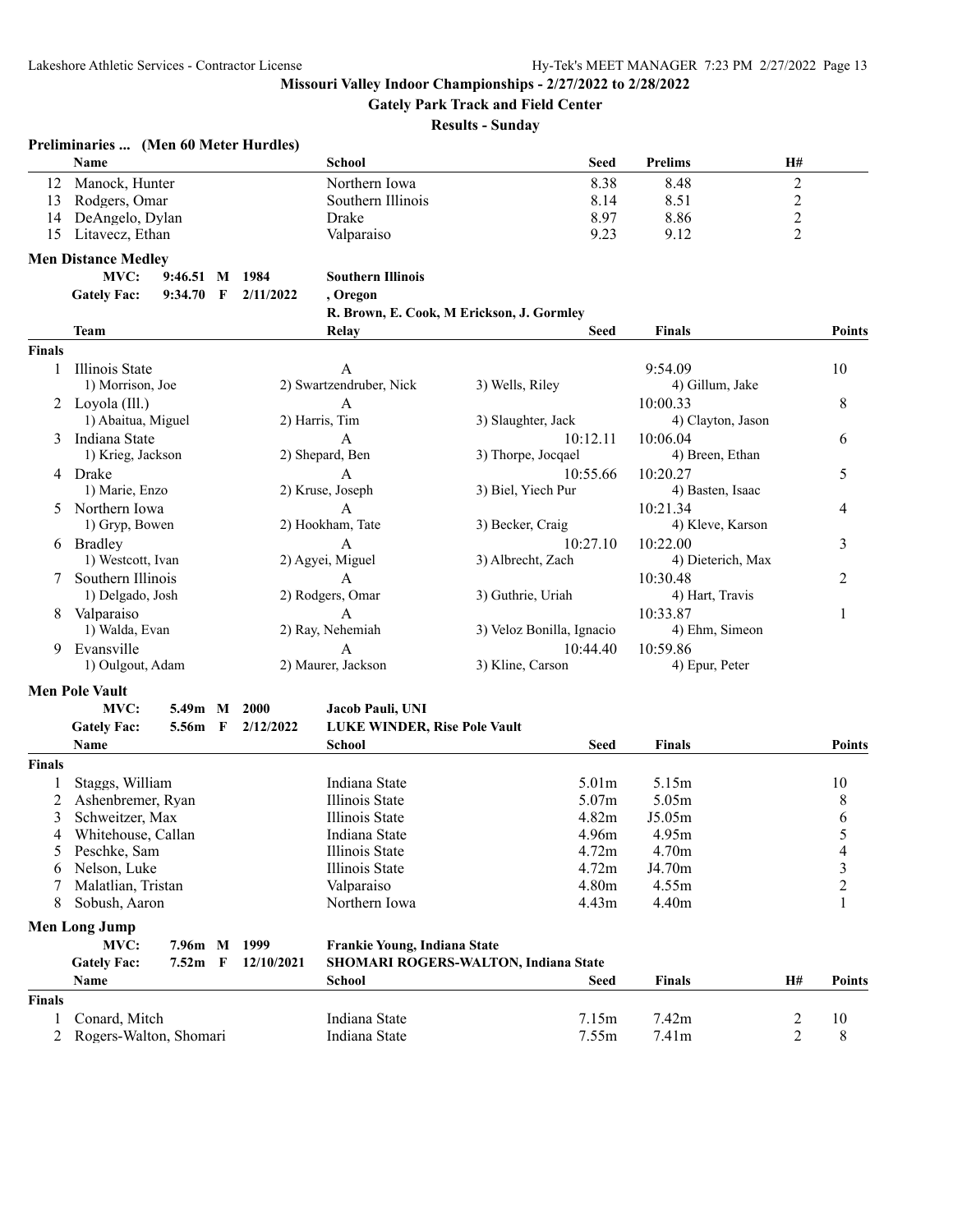**Gately Park Track and Field Center**

**Results - Sunday**

## **Finals ... (Men Long Jump)**

|                     | Name                                                     | <b>School</b>                | <b>Seed</b>       | <b>Finals</b>     | H#             | <b>Points</b>            |
|---------------------|----------------------------------------------------------|------------------------------|-------------------|-------------------|----------------|--------------------------|
| 3                   | Masibhera, Cloud                                         | Drake                        | 7.11m             | 7.40m             | 1              | 6                        |
| 4                   | Williams, Darrione                                       | Southern Illinois            | 7.06m             | 7.37m             | $\mathbf{1}$   | 5                        |
| 5                   | Brooks, Blair                                            | Northern Iowa                | 7.38m             | 7.31 <sub>m</sub> | $\overline{c}$ | $\overline{\mathcal{L}}$ |
| 6                   | Young III, Frankie                                       | Indiana State                | 7.50 <sub>m</sub> | 7.24m             | $\overline{2}$ | 3                        |
| 7                   | Bartels, Drew                                            | Northern Iowa                | 7.29m             | 7.09 <sub>m</sub> | $\overline{c}$ | $\sqrt{2}$               |
| 8                   | Herron, Dearis                                           | Indiana State                | 7.17m             | 7.08m             | $\overline{2}$ | $\mathbf{1}$             |
| 9                   | Williams, Elijah                                         | Illinois State               | 6.75m             | 7.07 <sub>m</sub> | $\mathbf{1}$   |                          |
| 10                  | Miedema, Caleb                                           | Illinois State               | 7.07m             | 7.03 <sub>m</sub> | 1              |                          |
| 10                  | Edward, Dasani                                           | Southern Illinois            | 6.80m             | 7.03 <sub>m</sub> | 1              |                          |
| 12                  | Morton, Carter                                           | Northern Iowa                | 7.37 <sub>m</sub> | 6.97m             | $\overline{c}$ |                          |
| 13                  | Sumners, Jack                                            | Northern Iowa                | 7.29m             | 6.83m             | $\overline{2}$ |                          |
| 14                  | Kiewiet, Parker                                          | Northern Iowa                | 7.43m             | 6.73m             | $\overline{2}$ |                          |
| 14                  | Massiah, Caleb                                           | Southern Illinois            | 6.91m             | 6.73m             | $\mathbf{1}$   |                          |
| 16                  | Riggs, Trey                                              | Evansville                   | 6.66m             | 6.25m             | $\mathbf{1}$   |                          |
| 17                  | Smith, Brendon                                           | Evansville                   | 6.16m             | 6.14m             | 1              |                          |
|                     |                                                          |                              |                   |                   |                |                          |
|                     | <b>Men Weight Throw</b>                                  |                              |                   |                   |                |                          |
|                     | MVC:<br>$22.00m$ M<br>1999                               | Tom Barrett, Indiana State   |                   |                   |                |                          |
|                     | <b>Gately Fac:</b><br>24.07m<br>$\mathbf F$<br>2/11/2022 | <b>JOE ELLIS, Unattached</b> |                   |                   |                |                          |
|                     | Name                                                     | <b>School</b>                | <b>Seed</b>       | <b>Finals</b>     | H#             | <b>Points</b>            |
| <b>Finals</b>       |                                                          |                              |                   |                   |                |                          |
| 1                   | Calvin, Logan                                            | Illinois State               | 20.79m            | 20.20m            | $\overline{2}$ | 10                       |
| 2                   | Harkins, Joey                                            | Drake                        | 19.93m            | 19.95m            | $\overline{c}$ | 8                        |
| 3                   | King, Darius                                             | Northern Iowa                | 19.07m            | 19.48m            | $\overline{2}$ | 6                        |
| 4                   | Buchanan, Amiri                                          | Illinois State               | 19.69m            | 19.22m            | $\overline{2}$ | 5                        |
| 5                   | Marshall, Ethan                                          | Drake                        | 18.40m            | 18.97m            | $\overline{2}$ | 4                        |
| 6                   | Bolt, Noah                                               | Indiana State                | 17.72m            | 18.72m            | $\overline{2}$ | $\mathfrak{Z}$           |
| 7                   | Puff, Wyatt                                              | Indiana State                |                   | 18.40m            | $\mathbf{1}$   | $\overline{c}$           |
| 8                   | Norton, Brett                                            | Indiana State                | 19.29m            | 17.95m            | $\overline{2}$ | $\mathbf{1}$             |
| 9                   | Jentz, Austin                                            | Drake                        | 17.19m            | 17.71m            | 1              |                          |
| 10                  | Juszczak, Eddie                                          | Valparaiso                   | 17.22m            | 17.35m            | 1              |                          |
| 11                  | Beaird, Dylan                                            | Southern Illinois            | 17.38m            | 17.25m            | 1              |                          |
| 12                  | Golliher, Ryan                                           | Indiana State                | 18.38m            | 17.21m            | $\overline{c}$ |                          |
| 13                  | Targgart, Cole                                           | Southern Illinois            | 18.43m            | 17.19m            | $\overline{c}$ |                          |
| 14                  | Barmes, Anthony                                          | Drake                        | 19.24m            | 17.08m            | $\overline{c}$ |                          |
| 15                  | Norris, Daniel                                           | Southern Illinois            | 17.61m            | 16.56m            | $\overline{2}$ |                          |
| 16                  | Trafton, Alek                                            | Valparaiso                   | 16.82m            | 15.94m            | 1              |                          |
| 17                  | Dove, Zach                                               | Evansville                   | 16.41m            | 15.77m            | 1              |                          |
|                     | Boyer, Joe                                               | Illinois State               |                   |                   |                |                          |
| 18                  |                                                          |                              |                   | 15.05m            | 1              |                          |
| 19                  | Johnson, Jeremiah                                        | Valparaiso                   | 15.71m            | 15.02m            | 1              |                          |
| 20                  | Schuler, Andrew                                          | Evansville                   | 13.93m            | 14.14m            | $\mathbf{1}$   |                          |
| 21                  | Rinker, Will                                             | Valparaiso                   | 14.74m            | 11.64m            |                |                          |
| $\frac{1}{2}$       | Peck, Brandon                                            | Indiana State                | 17.31m            | <b>FOUL</b>       |                |                          |
| $\qquad \qquad - -$ | Boots, Michael                                           | Evansville                   | 15.58m            | <b>FOUL</b>       | 1              |                          |
|                     | Heptathlon: #1 Men 60 Meter Dash Heptathlon              |                              |                   |                   |                |                          |
|                     | Name                                                     | <b>School</b>                |                   | <b>Finals</b>     | H#             | <b>Points</b>            |
| <b>Finals</b>       |                                                          |                              |                   |                   |                |                          |
| 1                   | Kiewiet, Parker                                          | Northern Iowa                |                   | 6.96              | $\overline{c}$ | 897                      |
| 2                   | Bartels, Drew                                            | Northern Iowa                |                   | 7.03              | $\overline{2}$ | 872                      |
|                     |                                                          |                              |                   |                   |                |                          |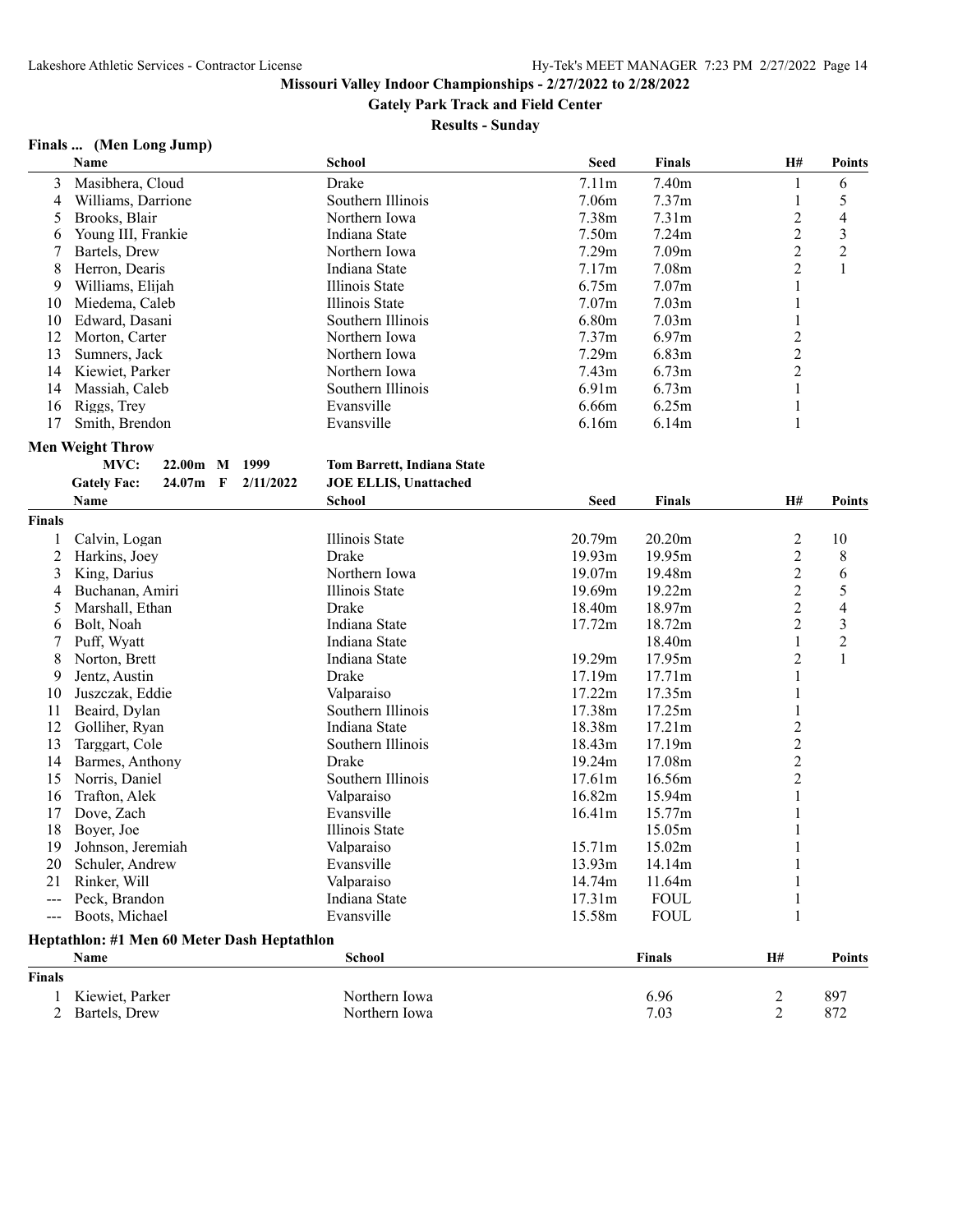**Gately Park Track and Field Center**

#### **Results - Sunday**

| Finals  (Heptathlon: #1 Men 60 Meter Dash Heptathlon) |  |  |  |  |  |  |
|-------------------------------------------------------|--|--|--|--|--|--|
|-------------------------------------------------------|--|--|--|--|--|--|

|                     | <b>Name</b>                             | School         | <b>Finals</b>     | H#             | <b>Points</b> |
|---------------------|-----------------------------------------|----------------|-------------------|----------------|---------------|
| 3                   | Butcher, Zack                           | Northern Iowa  | 7.12              | $\overline{2}$ | 840           |
| 4                   | Davis, Matt                             | Northern Iowa  | 7.21              | 2              | 809           |
| 5                   | Morton, Carter                          | Northern Iowa  | 7.23              | 1              | 802           |
| 6                   | Knoblett, Chase                         | Illinois State | 7.25              | 1              | 796           |
| 7                   | Miedema, Caleb                          | Illinois State | 7.26              | 1              | 792           |
| 8                   | Atias, Ariel                            | Illinois State | 7.39              | 1              | 749           |
| 9                   | Rucinski, Joey                          | Evansville     | 7.67              | 1              | 659           |
|                     | Heptathlon: #4 Men High Jump Heptathlon |                |                   |                |               |
|                     | <b>Gately Fac:</b><br>$6.55m$ F         |                |                   |                |               |
|                     | Name                                    | <b>School</b>  | <b>Finals</b>     |                | <b>Points</b> |
| <b>Finals</b>       |                                         |                |                   |                |               |
| 1                   | Davis, Matt                             | Northern Iowa  | 2.01 <sub>m</sub> |                | 813           |
| 2                   | Morton, Carter                          | Northern Iowa  | 1.98m             |                | 785           |
| 3                   | Atias, Ariel                            | Illinois State | 1.95m             |                | 758           |
| 4                   | Miedema, Caleb                          | Illinois State | 1.92m             |                | 731           |
| 5                   | Bartels, Drew                           | Northern Iowa  | 1.83m             |                | 653           |
|                     | Kiewiet, Parker                         | Northern Iowa  | 1.80 <sub>m</sub> |                | 627           |
| 6                   |                                         |                |                   |                |               |
| 6                   | Butcher, Zack                           | Northern Iowa  | 1.80 <sub>m</sub> |                | 627           |
| 8                   | Knoblett, Chase                         | Illinois State | 1.77m             |                | 602           |
| 9                   | Rucinski, Joey                          | Evansville     | 1.68m             |                | 528           |
|                     | Heptathlon: #2 Men Long Jump Heptathlon |                |                   |                |               |
|                     | Name                                    | <b>School</b>  | <b>Finals</b>     |                | Points        |
| <b>Finals</b>       |                                         |                |                   |                |               |
|                     | Bartels, Drew                           | Northern Iowa  | 7.17m             |                | 854           |
| 2                   | Miedema, Caleb                          | Illinois State | 7.07m             |                | 830           |
| 3                   | Atias, Ariel                            | Illinois State | 6.94m             |                | 799           |
| 4                   | Butcher, Zack                           | Northern Iowa  | 6.91m             |                | 792           |
| 5                   | Morton, Carter                          | Northern Iowa  | 6.85m             |                | 778           |
| 6                   | Davis, Matt                             | Northern Iowa  | 6.25m             |                | 641           |
|                     | Knoblett, Chase                         | Illinois State | 6.09m             |                | 606           |
| 8                   | Rucinski, Joey                          | Evansville     | 5.29m             |                | 439           |
| $\qquad \qquad - -$ | Kiewiet, Parker                         | Northern Iowa  | <b>FOUL</b>       |                |               |
|                     | Heptathlon: #3 Men Shot Put Heptathlon  |                |                   |                |               |
|                     | Name                                    | <b>School</b>  | <b>Finals</b>     |                | <b>Points</b> |
| <b>Finals</b>       |                                         |                |                   |                |               |
|                     | Atias, Ariel                            | Illinois State | 14.65m            |                | 768           |
|                     | Miedema, Caleb                          | Illinois State | 12.35m            |                | 628           |
| 3                   | Davis, Matt                             | Northern Iowa  | 12.30m            |                | 625           |
| 4                   | Butcher, Zack                           | Northern Iowa  | 11.95m            |                | 603           |
| 5                   | Rucinski, Joey                          | Evansville     | 11.66m            |                | 586           |
| 6                   | Morton, Carter                          | Northern Iowa  | 11.31m            |                | 565           |
| 7                   | Knoblett, Chase                         | Illinois State | 10.48m            |                | 515           |
| 8                   | Kiewiet, Parker                         | Northern Iowa  | 10.33m            |                | 505           |
| 9                   | Bartels, Drew                           | Northern Iowa  | 10.00m            |                | 486           |
|                     |                                         |                |                   |                |               |

Women - Team Rankings - 6 Events Scored